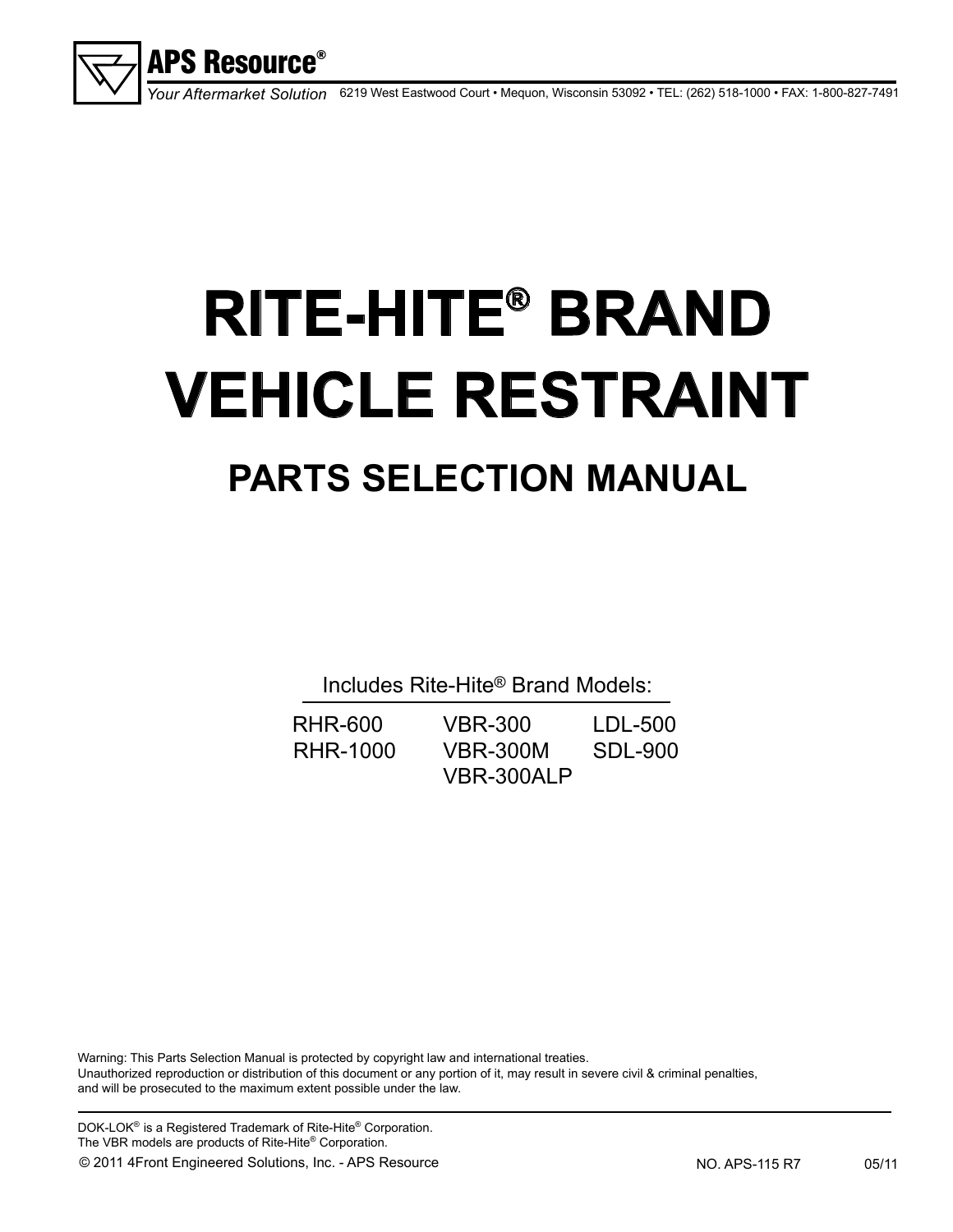## and the state of the state of the state of the state of the state of the state of the state of the state of th<br>The state of the state of the state of the state of the state of the state of the state of the state of the st **Table of Contents**

| Dok-Lok <sup>®</sup> Vehicle Restraints                                                         | $Pg. 1-8$ |
|-------------------------------------------------------------------------------------------------|-----------|
| LDL-500 Series DOK-LOK Vehicle Restraint                                                        |           |
| SDL-900 Series DOK-LOK Vehicle Restraint                                                        |           |
| RHR-600 Series DOK-LOK Vehicle Restraint                                                        |           |
| RHR-1000 Series DOK-LOK Vehicle Restraint                                                       |           |
|                                                                                                 |           |
| Rite-Hite® VBR Vehicle Restraints                                                               | Pg. 9-14  |
| Rite-Hite® VBR-300:<br><b>Vertical Barrier - Hydraulically Powered</b>                          |           |
| Rite-Hite® VBR-300M:<br>Vertical Barrier - Mechanically Operated with Manual Light Switching    |           |
| Rite-Hite® VBR-300ALP:<br>Vertical Barrier - Mechanically Operated with Automatic Light Package |           |
| <b>Replacement Parts Quick Reference</b>                                                        | Pg. 15-17 |

for Dock Levelers and Vehicle Restraints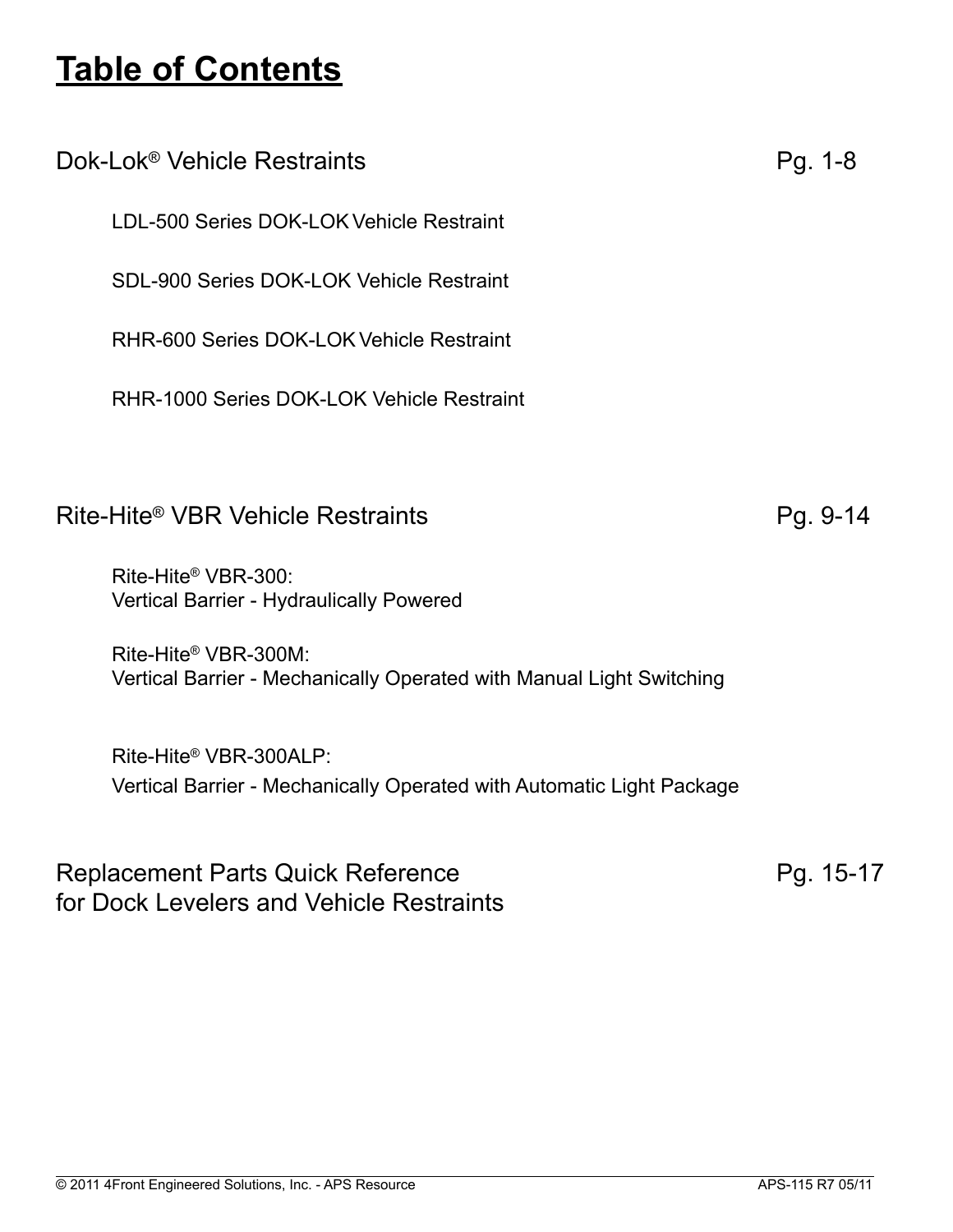# **DOK-LOK Product Description**

## **Model Number: LDL-500**

APS Resource offers replacement parts for LDL-500 vehicle restraints manufactured after May 1989 (the **G3** Revision). LDL-500 units manufactured after March 1999 have **G3M** motor & limit switch connections. Be certain of the connections before ordering parts.

The LDL-500 Series of the DOK-LOK® Vehicle Restraint can be identified as follows:

- The motor is on the left side of the hook as you are facing the unit. Units that are pre-1989 have the motor on the right side.
- The control box for the LDL-500 has push buttons for "Lock" and "Unlock".
- Inside of the control box, there is simple transformer and timer (no PLC or circuit boards).

## **Model Number: SDL-900**

APS Resource offers replacement parts for SDL-900 vehicle restraints manufactured after May 1989 (the **G3** Revision). SDL-900 units manufactured after March 1999 have **G3M** motor & limit switch connections. Be certain of the connections before ordering parts.

The SDL-900 Series of the DOK-LOK® Vehicle Restraint can be identified as follows:

- The motor is on the left side of the hook as you are facing the unit. Units that are pre-1989 have the motor on the right side.
- The control box for the SDL-900 has touch pads (rather than push buttons) for "Lock" and "Unlock".
- The inside of the control box has circuit boards.
- The control box has alarm override buttons, numbered 1-2-3 in the lower left hand corner of the box.

#### **Model Number: RHR 600**

- • Introduced approximately July 2001.
- Uses G3M electrical connections.
- The outside light assembly is plastic.
- • The inside of the control box has circuit boards.
- The control box has two touch pads for activation and one touch pad for the horn silence feature.
- • 12" carriage with 1-piece slope extension standard, but also available in 9" carriage with 2-piece extension.

## **Model Number: RHR 1000**

- • Introduced approximately July 2001.
- • Uses **G3M** electrical connections.
- The outside light assembly is plastic.
- • The inside of the control box has circuit boards.
- The control box has two touch pads for activation and a 3-pad horn silence code feature.
- • 9" carriage with 2-piece slope extension standard, but also available in 12" carriage with 1-piece extension.





G3 Motor Connector G3M Motor Connector

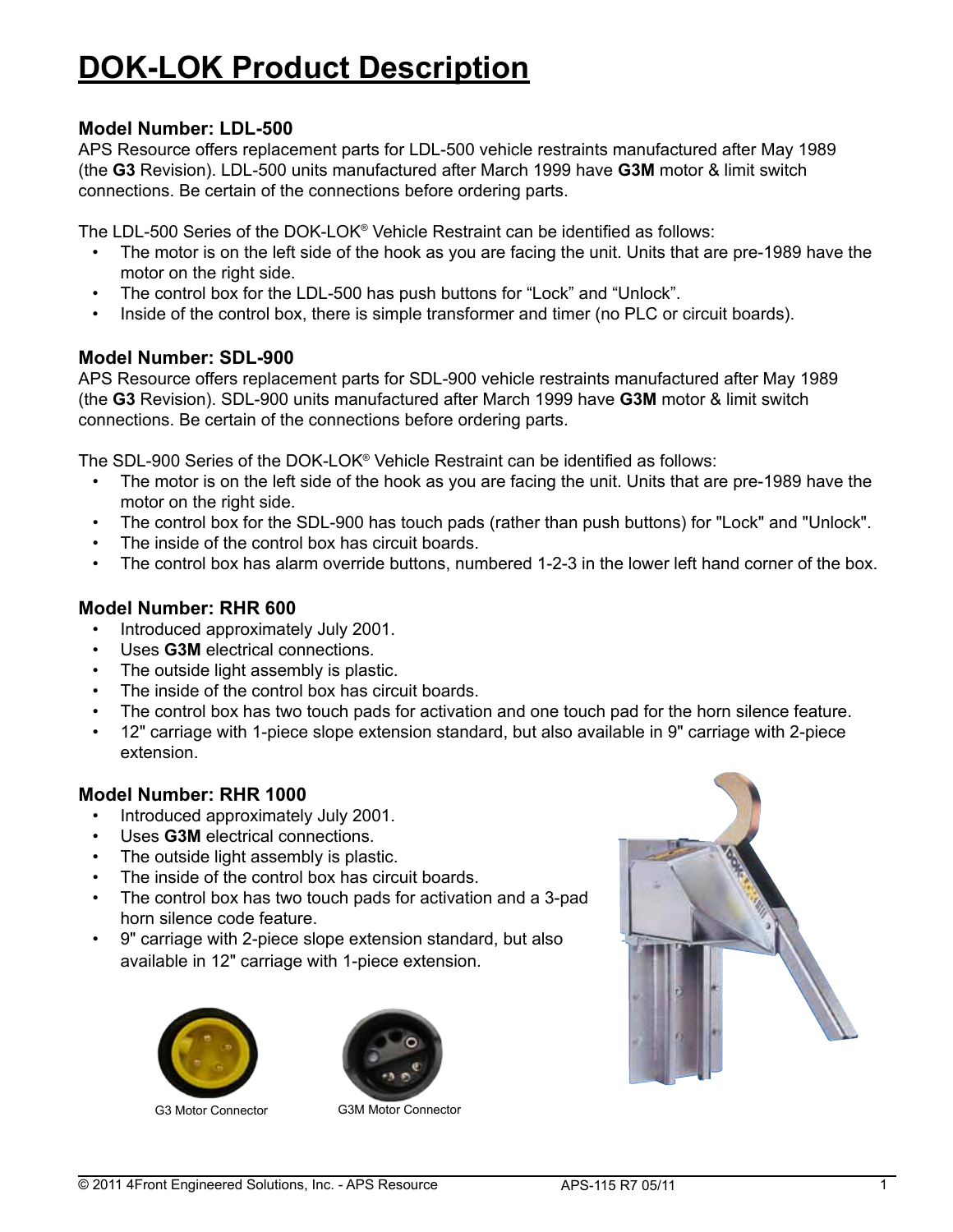

| <b>Item</b><br><b>Number</b> | <b>Item</b><br><b>Description</b> | <b>RHR 9"</b><br><b>Carriage</b> | <b>RHR 12"</b><br><b>Carriage</b> | <b>LDL-500</b>    | <b>SDL-900</b>    |
|------------------------------|-----------------------------------|----------------------------------|-----------------------------------|-------------------|-------------------|
| $\mathbf 1$                  | <b>Spring Cover Mounting Bolt</b> | C18210                           | C18210                            | C58018            | C58018            |
| $\overline{2}$               | Hook (10-1/2 in. reach)           | N/A                              | N/A                               | C <sub>1886</sub> | C <sub>1886</sub> |
| 3                            | <b>Motor Cover Assembly</b>       | N/A                              | N/A                               | C1976             | C1976             |
| 4                            | Lower Spring Bar Mounting Plate   | C <sub>1957</sub>                | C <sub>1957</sub>                 | C1957             | C1957             |
| $5\overline{5}$              | Pivot Pin, Slope Extension        | C105495                          | C105494                           | C52656            | C52656            |
| 6                            | Slope Extension                   | N/A                              | C <sub>1883</sub>                 | C1883             | C1883             |
| 7                            | <b>Roller Track Assembly</b>      | C <sub>1955</sub>                | C <sub>1955</sub>                 | C1955             | C <sub>1955</sub> |
| 8                            | Spring Cover Left Hand            | C54849                           | C54849                            | C54849            | C54849            |
| 9                            | <b>Spring Cover Right Hand</b>    | C <sub>1954</sub>                | C <sub>1954</sub>                 | C <sub>1954</sub> | C <sub>1954</sub> |
| 10                           | Retaining Ring (2 needed)         |                                  |                                   | AP0079            | AP0079            |
|                              | Cotter Pin (2 needed for 9")      | C51903                           | C51901                            |                   |                   |
|                              | Machine Bushings (4 needed)       | C19128                           |                                   |                   |                   |
|                              | Washer (2 needed)                 |                                  | C51711                            |                   |                   |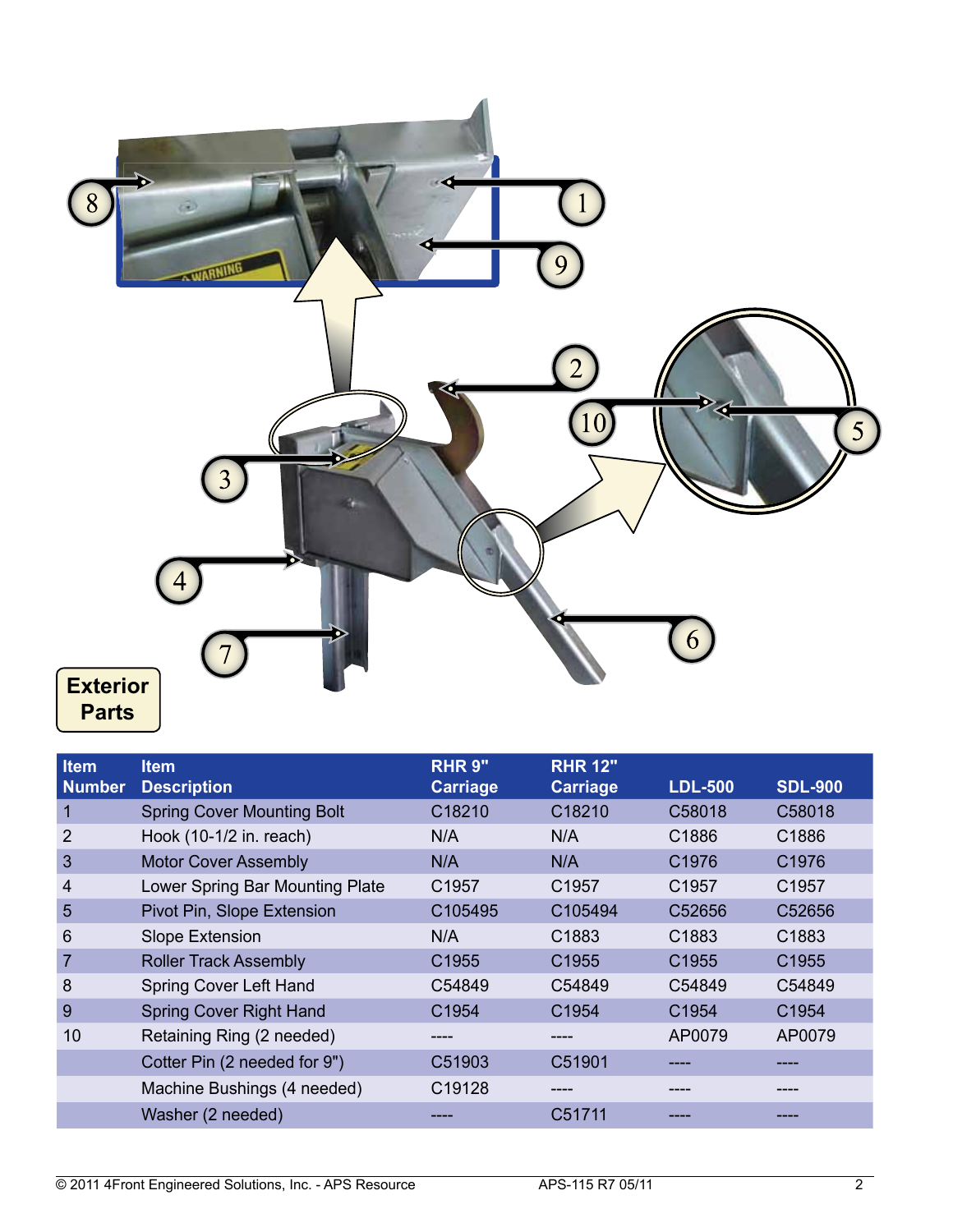

| <b>Item</b><br><b>Number</b> | <b>Item</b><br><b>Description</b>                       | <b>RHR 9"</b><br><b>Carriage</b> | <b>RHR 12"</b><br>Carriage | <b>LDL-500</b> | <b>SDL-900</b> |
|------------------------------|---------------------------------------------------------|----------------------------------|----------------------------|----------------|----------------|
| 1                            | Bearing, Shaft                                          | C6085                            | C6085                      | C6085          | C6085          |
| $\overline{2}$               | Sprocket, Hook Drive                                    | C56177                           | C56177                     | C56150         | C56150         |
| 3                            | Limit Switch, LS1, G3                                   |                                  |                            | C57368         | C57368         |
|                              | Limit Switch, LS1, G3M & RHR                            | C <sub>18211</sub>               | C18211                     | C18211         | C18211         |
| $\overline{4}$               | Limit Switch, LS2, G3                                   |                                  |                            | C57369         | C57369         |
|                              | Limit Switch, LS2, G3M & RHR                            | C18212                           | C18212                     | C18212         | C18212         |
| 5                            | Cam                                                     | N/A                              | C53432                     | C53432         | C53432         |
| $6*$                         | Wire Harness, G3                                        |                                  |                            | C8307          | C8315          |
|                              | Wire Harness, G3M & RHR                                 | C18205                           | C18205                     | C18205         | C18205         |
| $7**$                        | Chain, G3, G3M, RHR-600 (12" only) & RHR-1000           | C56175                           | C56175                     | C56522         | C56522         |
|                              | Chain, RHR-600 (9" only)                                | C19125                           |                            |                |                |
|                              | * Special wire harness lengths (available upon request) |                                  |                            |                |                |
|                              | ** Other chain sizes available. Call APS Resource       |                                  |                            |                |                |
| 8                            | Limit Switch Plug Retainer                              |                                  |                            | C55924         | C55924         |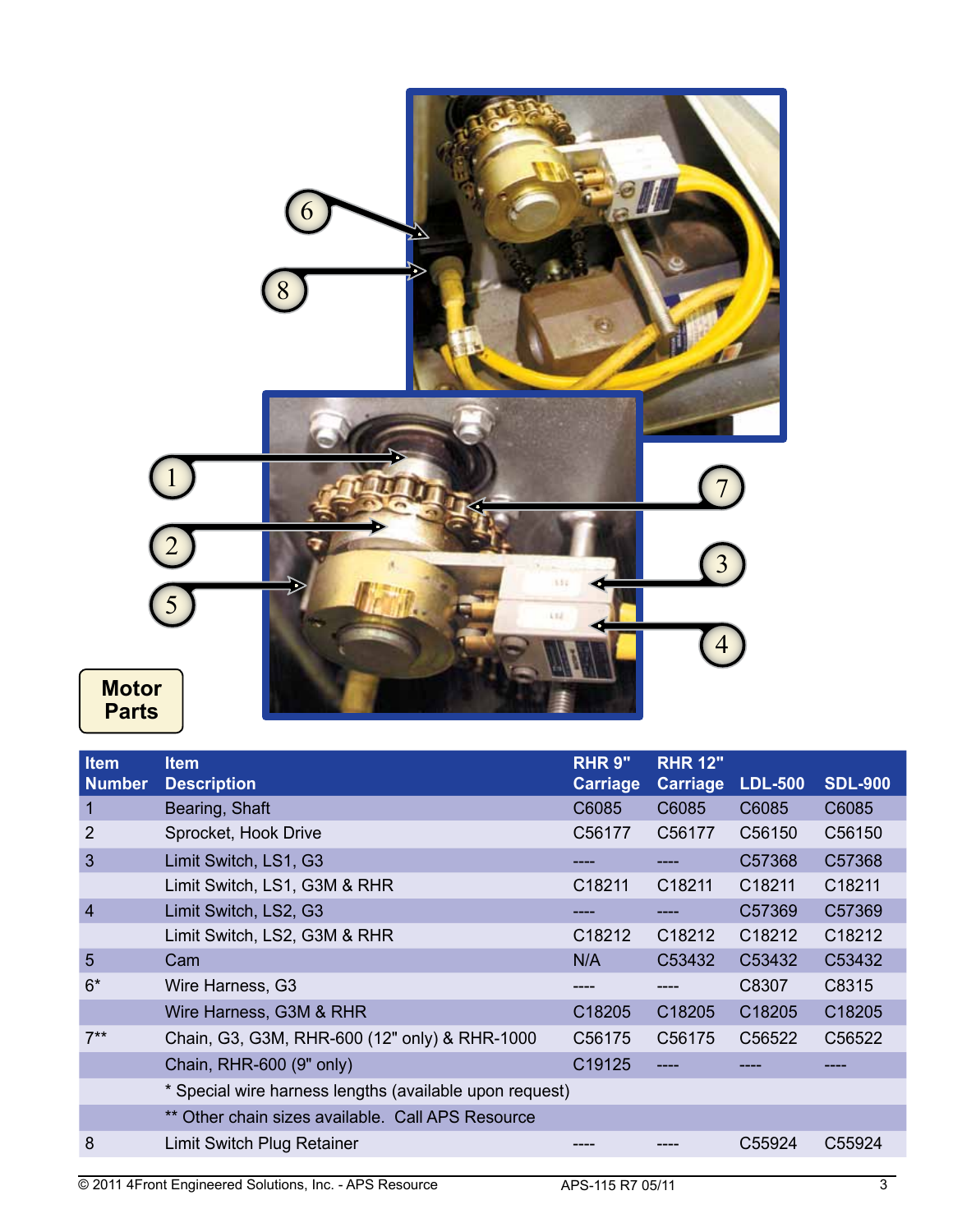

| <b>Item</b>    | <b>Item</b>                  |                |                |
|----------------|------------------------------|----------------|----------------|
| <b>Number</b>  | <b>Description</b>           | <b>LDL-500</b> | <b>SDL-900</b> |
|                | Motor (plastic connector)    | C8306          | C8306          |
| $\overline{2}$ | <b>Motor Cord</b>            | C56151C        | C56151C        |
| $\mathbf{3}$   | Switch LS1 (round connector) | C57368         | C57368         |
| $\overline{4}$ | Switch LS2 (round connector) | C57369         | C57369         |
| 5              | <b>Wire Harness</b>          | C8307          | C8315          |
|                |                              |                |                |

## G3M: Units Manufactured After March 1999



| <b>Item</b><br><b>Number</b> | <b>Item</b><br><b>Description</b> | <b>RHR 9"</b><br><b>Carriage</b> | <b>RHR 12"</b><br><b>Carriage</b> | <b>LDL-500</b>     | <b>SDL-900</b>     |
|------------------------------|-----------------------------------|----------------------------------|-----------------------------------|--------------------|--------------------|
| $\overline{1}$               | Motor (rubber connector)          | C106708                          | C106708                           | C18207B            | C18207B            |
| $\overline{2}$               | Adaptor, G3M to G3                | AP0875                           | AP0875                            | AP0875             | AP0875             |
| $\overline{3}$               | Switch LS1 (flat connector-M)     | C <sub>18211</sub>               | C <sub>18211</sub>                | C18211             | C18211             |
| $\overline{4}$               | Switch LS2 (flat connector-F)     | C <sub>18212</sub>               | C <sub>18212</sub>                | C <sub>18212</sub> | C <sub>18212</sub> |
| 5                            | <b>Wire Harness</b>               | C18205                           | C <sub>18205</sub>                | C18205             | C18205             |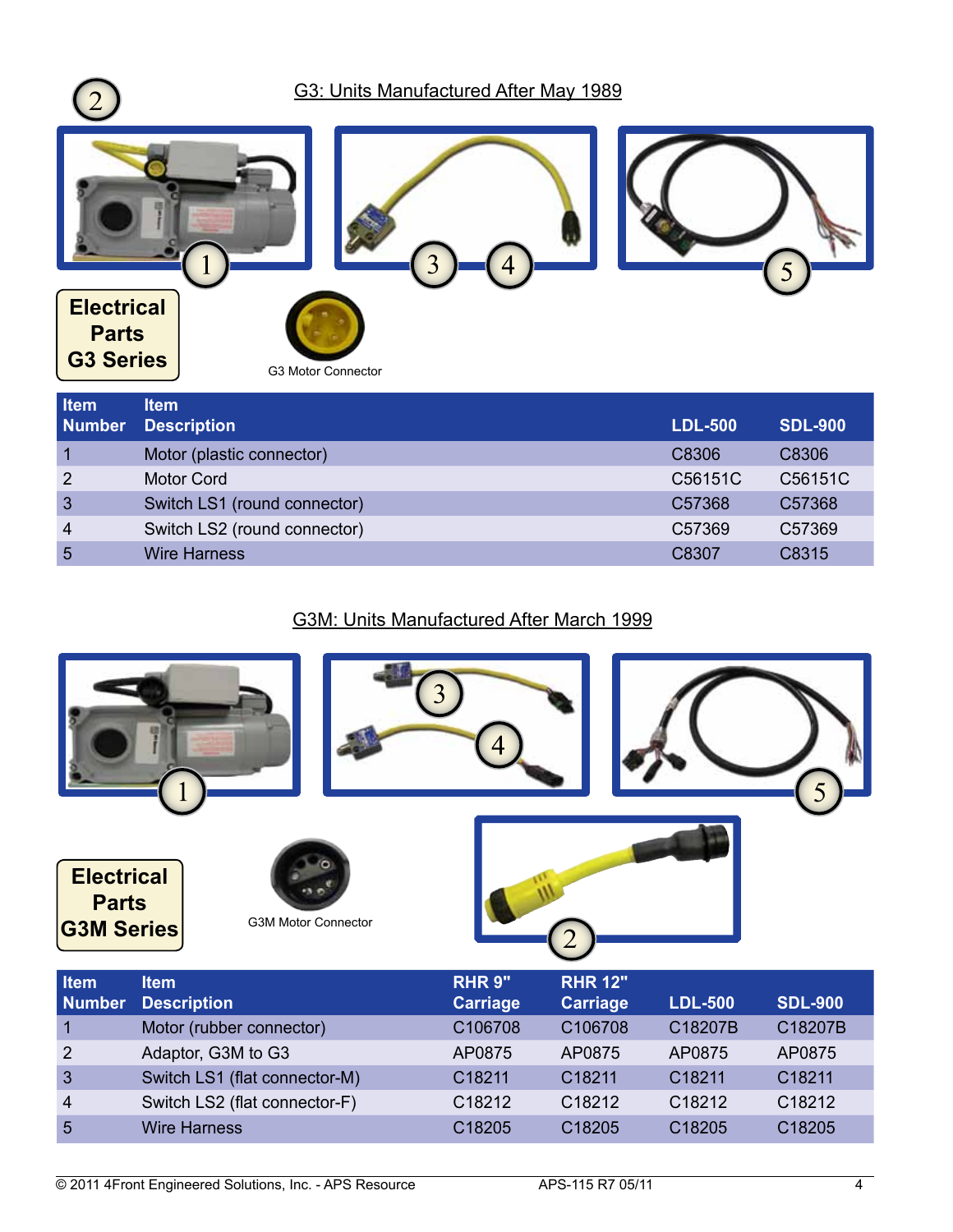



## **Shaft & Bearings**

| <b>Item</b><br><b>Number</b> | <b>Item</b><br><b>Description</b> | <b>RHR 9"</b><br><b>Carriage</b> | <b>RHR 12"</b><br>Carriage | <b>LDL-500</b> | <b>SDL-900</b> |
|------------------------------|-----------------------------------|----------------------------------|----------------------------|----------------|----------------|
| 1                            | <b>Carriage Rollers</b>           | C15782                           | C15782                     | C6082          | C6082          |
| $\overline{2}$               | Cage Nut                          | C56540                           | C56540                     | C51556         | C51556         |
| $\overline{3}$               | <b>Hook Shaft</b>                 | C54987                           | C <sub>54987</sub>         | C54987         | C54987         |
| $\overline{4}$               | <b>Bearing</b>                    | C6085                            | C6085                      | C6085          | C6085          |
| $5\phantom{1}$               | <b>Extension Spring</b>           | C52129                           | C52129                     | C52129         | C52129         |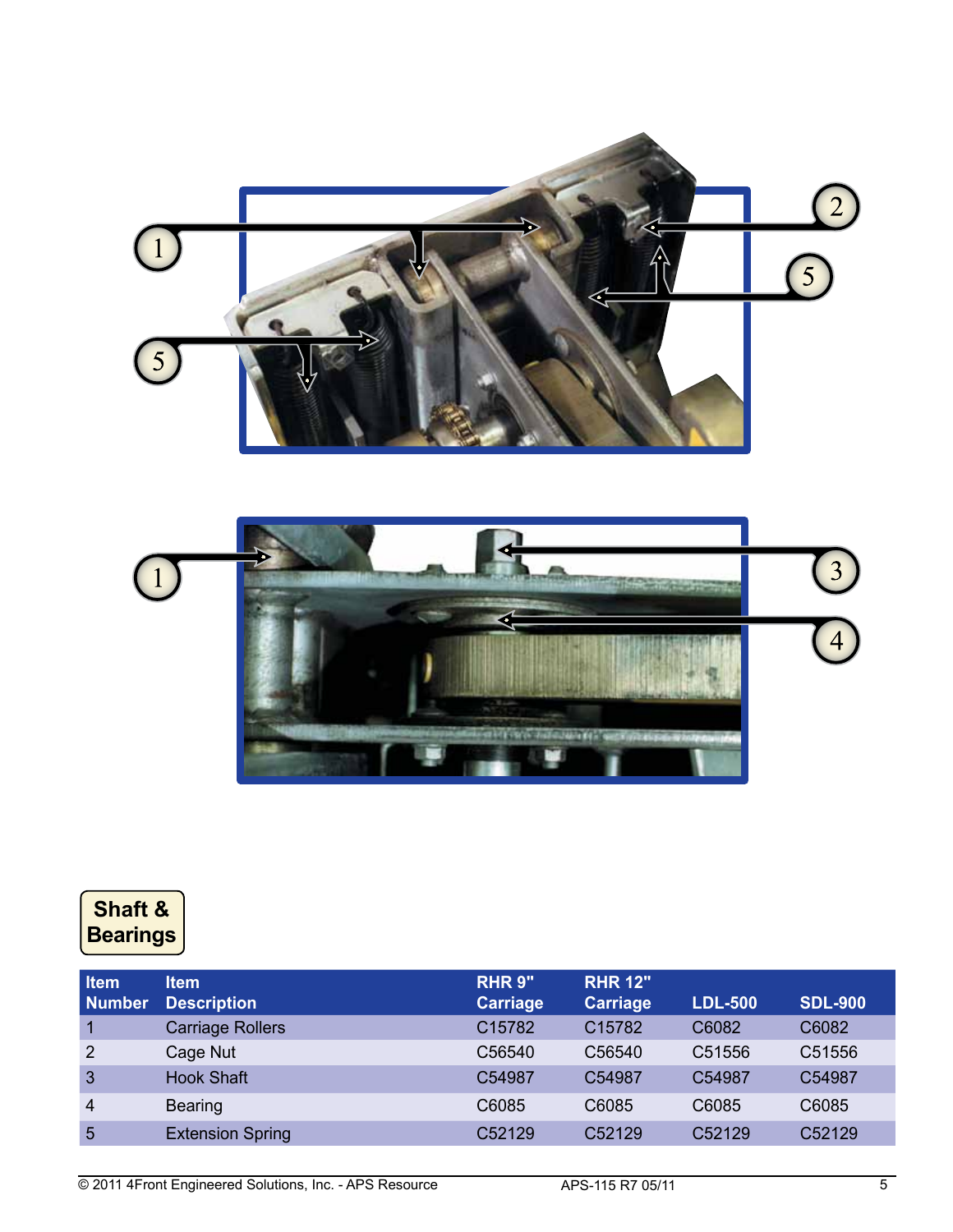

| <b>CAUTION</b> |
|----------------|
| <b>BACK IN</b> |
| <b>OR PULL</b> |
| <b>MO TUO</b>  |
| <b>GREEN</b>   |
| <b>ONLY</b>    |
|                |

# **Lights**

**Lamps & Bulbs**

| Item<br><b>Number</b> | <b>Item</b><br><b>Description</b>                              | <b>LDL-500</b> | <b>SDL-900</b>      |
|-----------------------|----------------------------------------------------------------|----------------|---------------------|
|                       | Complete Assembly - LED, 12                                    | AP1118         | AP1118              |
| $\overline{2}$        | Sign, Narrow Caution Outside Regular Image (10-1/2" x 25-1/4") | C56112         | C56112              |
| 3                     | Sign, Narrow Caution Outside Reverse Image (10-1/2" x 25-1/4") | C56113         | C <sub>56</sub> 113 |
| Also Available:       | Sign, Standard Caution Outside Regular Image (18" x 21")       | C56096         | C56096              |
|                       | Sign, Standard Caution Outside Reverse Image (18" x 21")       | C56097         | C56097              |



| <b>Item</b>    | <b>Item</b>                                                       |                     |                  |
|----------------|-------------------------------------------------------------------|---------------------|------------------|
| <b>Number</b>  | <b>Description</b>                                                | <b>LDL-500</b>      | <b>SDL-900</b>   |
| $\overline{1}$ | Lamp Socket Assembly (includes bulb)                              | C57186              | C57186           |
| $\overline{2}$ | Bulb, Incandescent, 12V                                           | C57187              | C57187           |
| 3              | Light Assembly Incand. Green 4", Outside (includes socket & bulb) | C <sub>57</sub> 129 | C57129           |
| $\overline{4}$ | Light Assembly Incand. Red 4", Outside (includes socket & bulb)   | C57128              | C57128           |
| 5              | LED Lamp Assembly, Green Lens, 12-24V                             | AP4691              | AP4691           |
| 6              | LED Lamp Assembly, Red Lens, 12-24V                               | AP4690              | AP4690           |
| $\overline{7}$ | Outside Light LED Upgrade Kit, 12-24V (includes items 5 and 6)    | <b>LED1224CK</b>    | <b>LED1224CK</b> |
|                |                                                                   |                     |                  |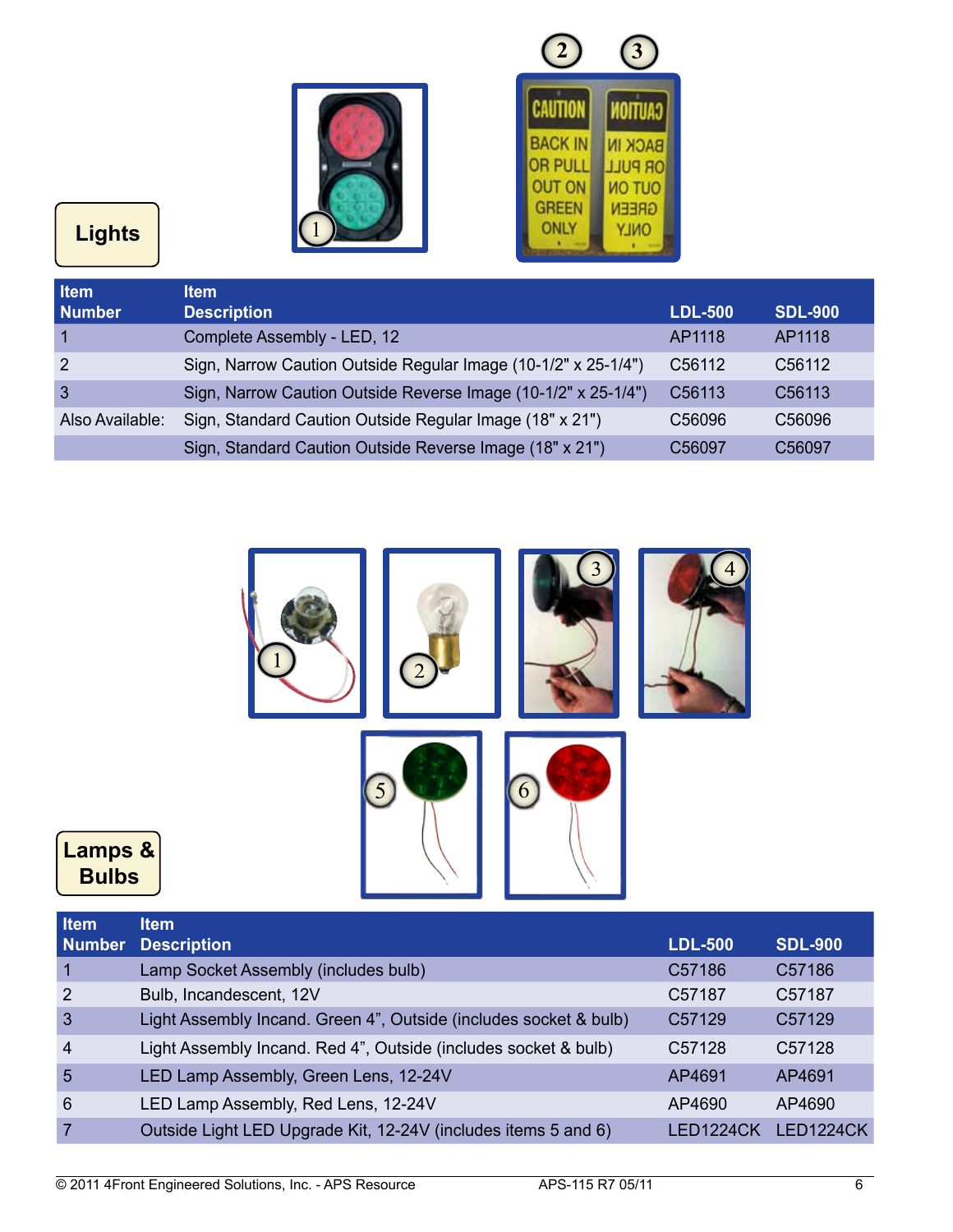



## **Control Box**

| <b>Item</b>     | <b>Item</b>                              |                                     |
|-----------------|------------------------------------------|-------------------------------------|
| <b>Number</b>   | <b>Description</b>                       | <b>SDL-900</b>                      |
| 1               | Light, Inside Lens Only, Red Oval        | C55811                              |
| 2               | Light, Inside Red Oval Assembly          | C55741                              |
| $\mathbf{3}$    | Light, Inside Green Oval Assembly        | C <sub>55742</sub>                  |
| $\overline{4}$  | Light, Inside Lens Only, Green Oval      | C55812                              |
| 5               | Alarm Horn, 12V                          | C55753 (same as C57383)             |
| Also Available: | Light, Inside Lens Only, Red Rectangular | C57840                              |
|                 | Light, Inside Red Rectangular Assembly   | C <sub>57803</sub>                  |
|                 | Light Bulb, Incandescent- Wedge Base     | C <sub>55768</sub>                  |
|                 | 12V LED Upgrade: Kit (2 Red, 2 Green)    | SE637145                            |
|                 | Red, 2 Required                          | SE637140                            |
|                 | Green, 2 Required                        | SE637142                            |
| 6               | Circuit Board                            | Call APS Resource Technical Support |

5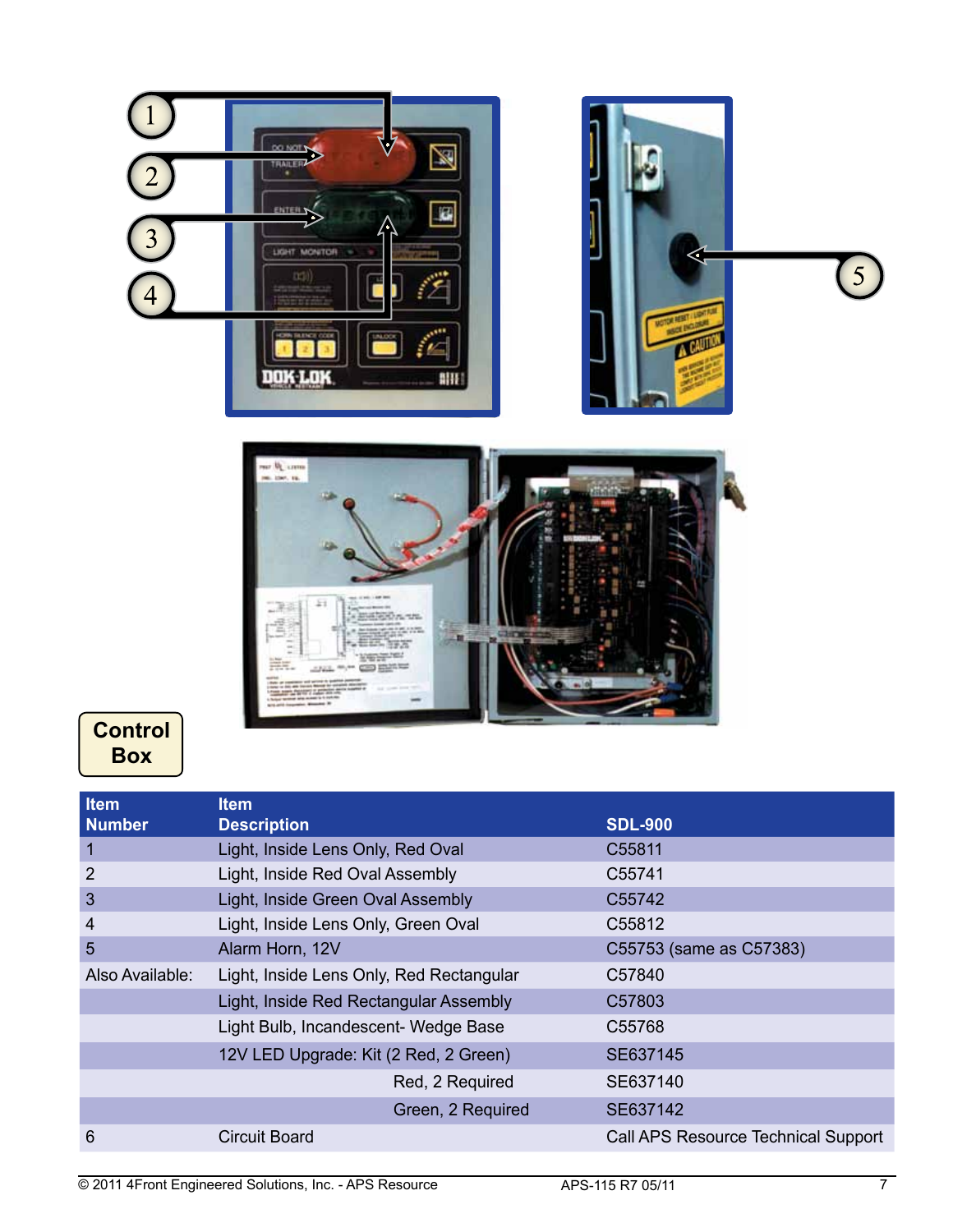



| Item<br><b>Number</b> | <b>Item</b><br><b>Description</b>                                                       | <b>RHR 9"</b><br><b>Carriage</b> | <b>RHR 12"</b><br><b>Carriage</b> | <b>LDL-500</b>                         |
|-----------------------|-----------------------------------------------------------------------------------------|----------------------------------|-----------------------------------|----------------------------------------|
| 1                     | <b>Bridge Rectifier</b>                                                                 | ----                             |                                   | C55760                                 |
| $\overline{2}$        | Fuse, 5 amp.                                                                            | N/A                              | N/A                               | C57189                                 |
| 3                     | Circuit Breaker, 3 amp.                                                                 |                                  |                                   | C57350                                 |
|                       | Circuit Breaker, 4 amp.                                                                 | C10756                           | C10756                            | ----                                   |
|                       | Circuit Breaker, 5 amp.                                                                 |                                  |                                   | C65609                                 |
| 4                     | Transformer                                                                             |                                  |                                   | C57349                                 |
| 5                     | Alarm Horn, 12V                                                                         | C57383                           | C57383                            | C57383                                 |
| 6                     | <b>Dual Timer</b>                                                                       |                                  | ----                              | C55790                                 |
| $\overline{7}$        | Flasher Solid State, 110V                                                               |                                  |                                   | C55733                                 |
| 8                     | <b>Push-Button Assembly</b>                                                             |                                  |                                   | C57020                                 |
| 9                     | Light, Inside Red Rectangular Assembly                                                  | C57803                           | C57803                            | C57803                                 |
| 10                    | Lens Only, Rectangular Red Inside                                                       | C57840                           | C57840                            | C57840                                 |
| 11                    | Light Bulb, Incandescent, Inside                                                        | C55768                           | C55768                            | C55768                                 |
| 12                    | Light, Inside Green, Assembly                                                           | C55742                           | C55742                            | C55742                                 |
| 13                    | Lens Only, Inside Green, Assembly                                                       | C55812                           | C55812                            | C55812                                 |
| 14                    | Key Switch (G3)<br>Key Only (G3)<br>Key Switch (G3M)<br>Key Only (G3M)- Double Edge Key | N/A<br>N/A<br>N/A<br>N/A         | N/A<br>N/A<br>N/A<br>N/A          | C57087<br>C57087-1<br>C65899<br>C65897 |
| Also Available:       | Light, Inside Lens Only, Red Oval                                                       |                                  |                                   | C55811                                 |
|                       | Light, Inside Red Oval Assembly                                                         |                                  |                                   | C55741                                 |
|                       | 12V LED Control Box Upgrade: Kit (2 Red, 2 Green)                                       | SE637145                         | SE637145                          | SE637145                               |
|                       | Red, 2 Required                                                                         | SE637140                         | SE637140                          | SE637140                               |
|                       | Green, 2 Required                                                                       |                                  | SE637142 SE637142                 | SE637142                               |

**Box**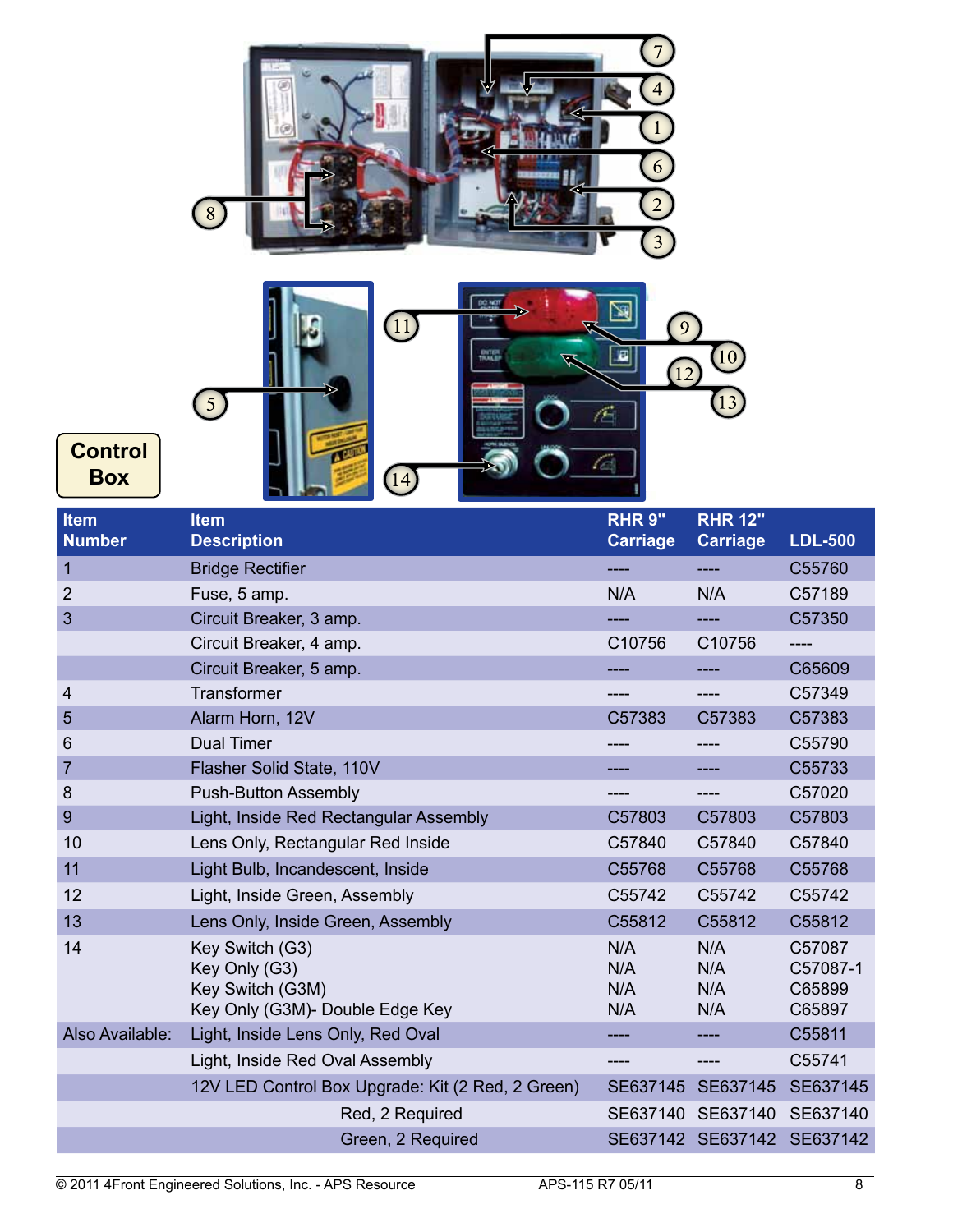# **VBR-300 Product Description**

The VBR-300 vehicle restraint by Rite-Hite® is a ground stored restraint that can be either manually operated with manual light switching (VBR-300M), manually operated with automatic light switching (VBR-300ALP), or hydraulically operated (VBR-300). Rite-Hite® Corporation released the VBR Restraint series in 2000. The VBR series provides a 4-1/4" vertical barrier moving vertically on a track to engage Rear Impact Guards (RIG).

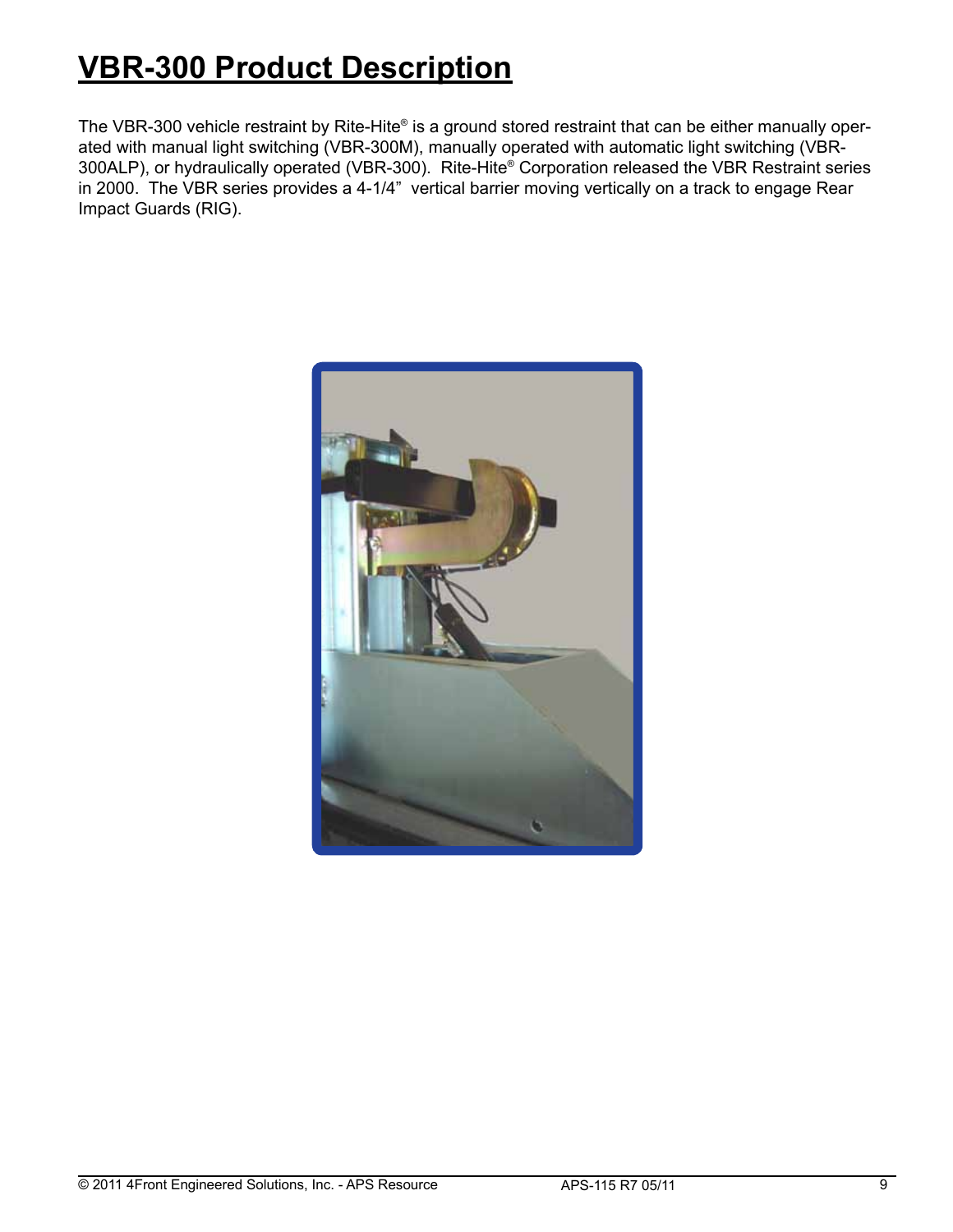

## **Mechanical Parts**

| <b>Item</b>    | ltem                                        |                     |                 |                     |
|----------------|---------------------------------------------|---------------------|-----------------|---------------------|
| <b>Number</b>  | <b>Description</b>                          | <b>VBR-300</b>      | <b>VBR-300M</b> | <b>VBR-300ALP</b>   |
|                | Magnet (3"), High Energy Rubber             | C <sub>107121</sub> | N/A             | Call APS            |
| 2              | Nut, Stainless Steel                        | C58814              | N/A             | C58814              |
| $\mathbf{3}$   | Screw, Slotted Flange Head, Stainless Steel | C <sub>109130</sub> | N/A             | N/A                 |
| $\overline{4}$ | Screw, Pan Head, Stainless Steel            | N/A                 | N/A             | C <sub>109552</sub> |



\*Note: Switch mounted internally under the hook

| <b>Item</b>    | <b>Item</b><br><b>Number Description</b>   |                    | <b>VBR-300 VBR-300M</b> | VBR-300ALP |
|----------------|--------------------------------------------|--------------------|-------------------------|------------|
|                | <b>Sensing Switch Assembly</b>             | C107122 N/A        |                         | C107122    |
| $\overline{2}$ | Wire Tie (not shown)                       | C55592             | N/A                     | C55592     |
| $\mathbf{3}$   | Magnet (1") High Energy Rubber (not shown) | C <sub>18344</sub> | N/A                     | Call APS   |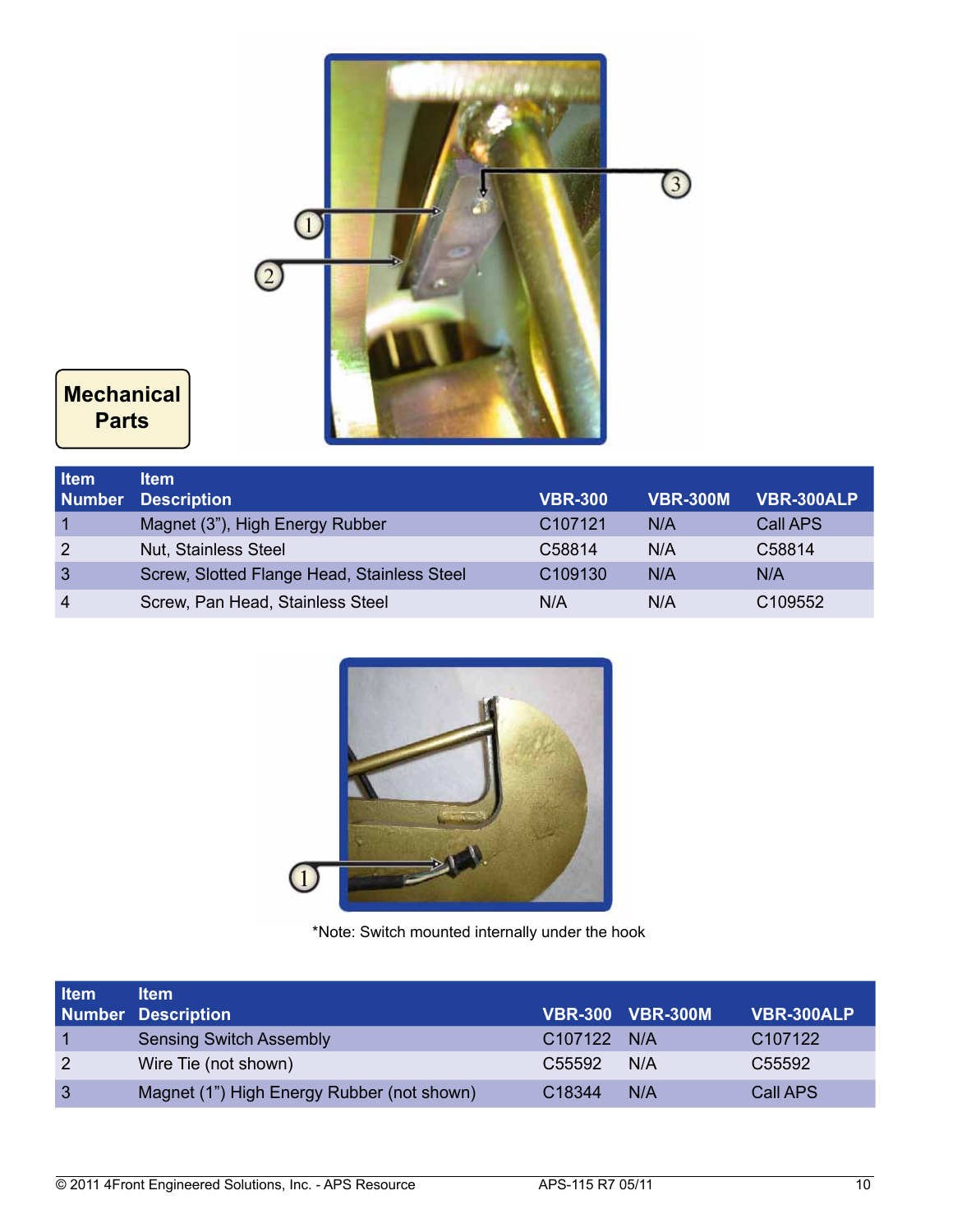

**Mechanical Parts**

| <b>Item</b>   | ltem<br><b>Number Description</b> | <b>VBR-300</b>      |     | VBR-300M VBR-300ALP |
|---------------|-----------------------------------|---------------------|-----|---------------------|
|               | Sensing Switch Assembly           | C <sub>107122</sub> | N/A | C <sub>107122</sub> |
| $\mathcal{P}$ | Wire Tie                          | C <sub>55592</sub>  | N/A | C <sub>55592</sub>  |



| <b>Item</b>    | ltem                   |                    |                    |                     |
|----------------|------------------------|--------------------|--------------------|---------------------|
| <b>Number</b>  | <b>Description</b>     | <b>VBR-300</b>     | <b>VBR-300M</b>    | <b>VBR-300ALP</b>   |
|                | <b>Clevis Pin</b>      | C <sub>52525</sub> | N/A                | C <sub>111751</sub> |
| $\overline{2}$ | Caged Nut              | C56540             | C56540             | C56540              |
| $\overline{3}$ | <b>Roller Assembly</b> | C15782             | C <sub>15782</sub> | C <sub>15782</sub>  |
| $\overline{4}$ | Spring (not shown)     | C107120            | N/A                | C107120             |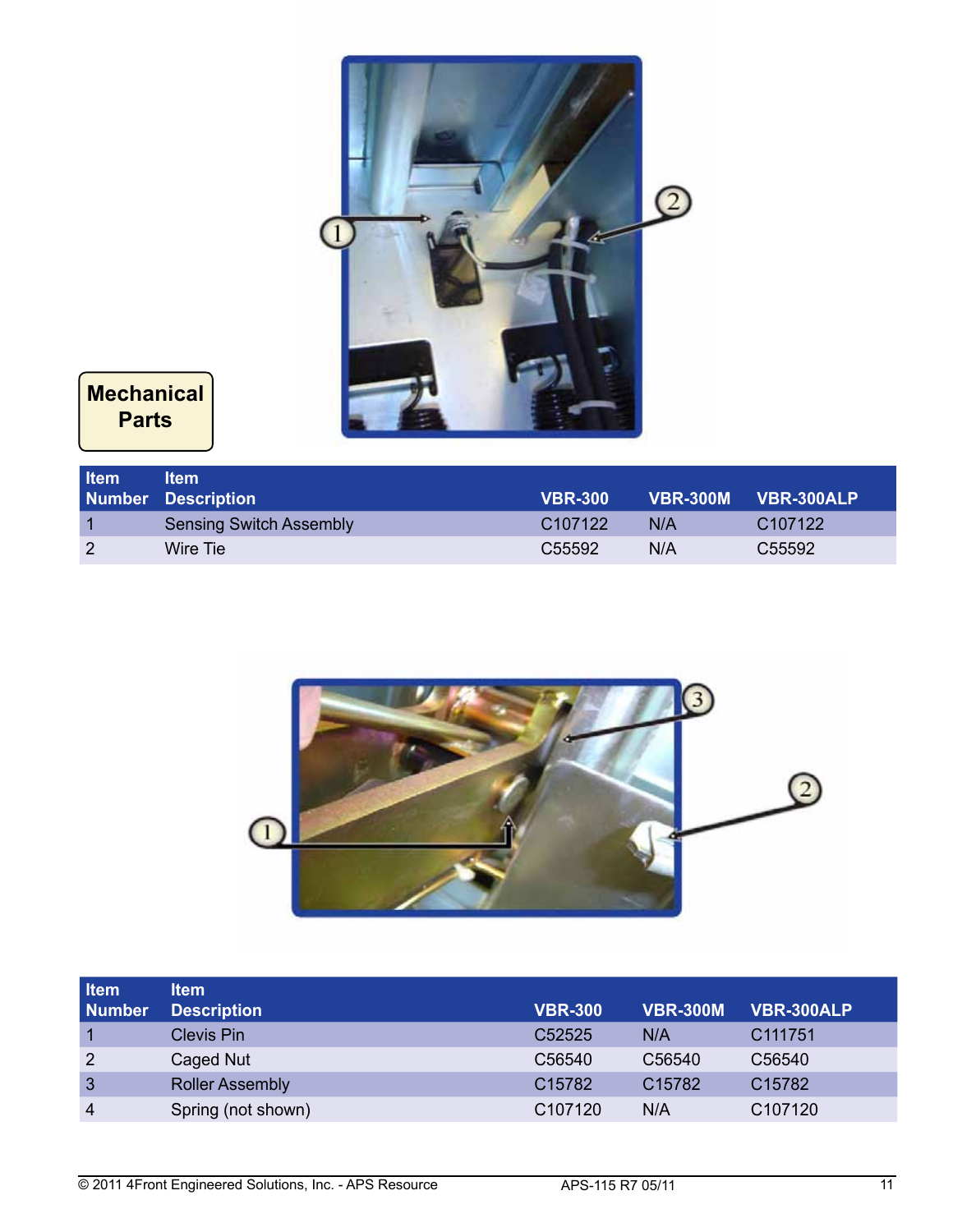

| ltem           | ltem                                                     |                |                 |                   |
|----------------|----------------------------------------------------------|----------------|-----------------|-------------------|
| <b>Number</b>  | <b>Description</b>                                       | <b>VBR-300</b> | <b>VBR-300M</b> | <b>VBR-300ALP</b> |
| 1              | Spring (1-7/8") O.D.                                     | C52129         | N/A             | N/A               |
| $\overline{2}$ | Spacer (2 x 1-1/2 x 2" Lg) UHMW                          | C107118        | N/A             | N/A               |
| 3              | Spacer (9/16 ID x 1-1/4 OD x 1-1/16" Lg) UHMW            | C107637        | N/A             | N/A               |
| 4              | <b>Flat Washer</b>                                       | C51706         | C51706          | C51706            |
| 5              | <b>Clevis Pin</b>                                        | C107119        | N/A             | N/A               |
| 6              | Hydraulic Lift Cylinder (includes items 7 and 8)         | C107112        | N/A             | N/A               |
| $\overline{7}$ | Fitting 90 degrees XL #4 o-ring (M) #4 JIC(M)            | C107113        | N/A             | N/A               |
| 8              | Fitting 90 degrees L #4 o-ring (M) #4 JIC(F) (not shown) | C107114        | N/A             | N/A               |
| 9              | <b>Cotter Pin</b>                                        | C51901         | C51901          | C51901            |
| 10             | Bolt, Hex Head (not shown)                               | N/A            | C58103          | C58103            |
| 11             | Nut, Nylock Hex (not shown)                              | N/A            | C51507          | C51507            |
| 12             | Gas Spring Assembly (includes 13, 14 and hardware)       | N/A            | C111754*        | C111754*          |
| 13             | Lug, Gas Spring Barrier End                              | N/A            | C109199*        | C109199*          |
| 14             | Lug, Gas Spring Base End                                 | N/A            | C109198*        | C109198*          |
|                |                                                          |                |                 |                   |

\*Consult Factory before ordering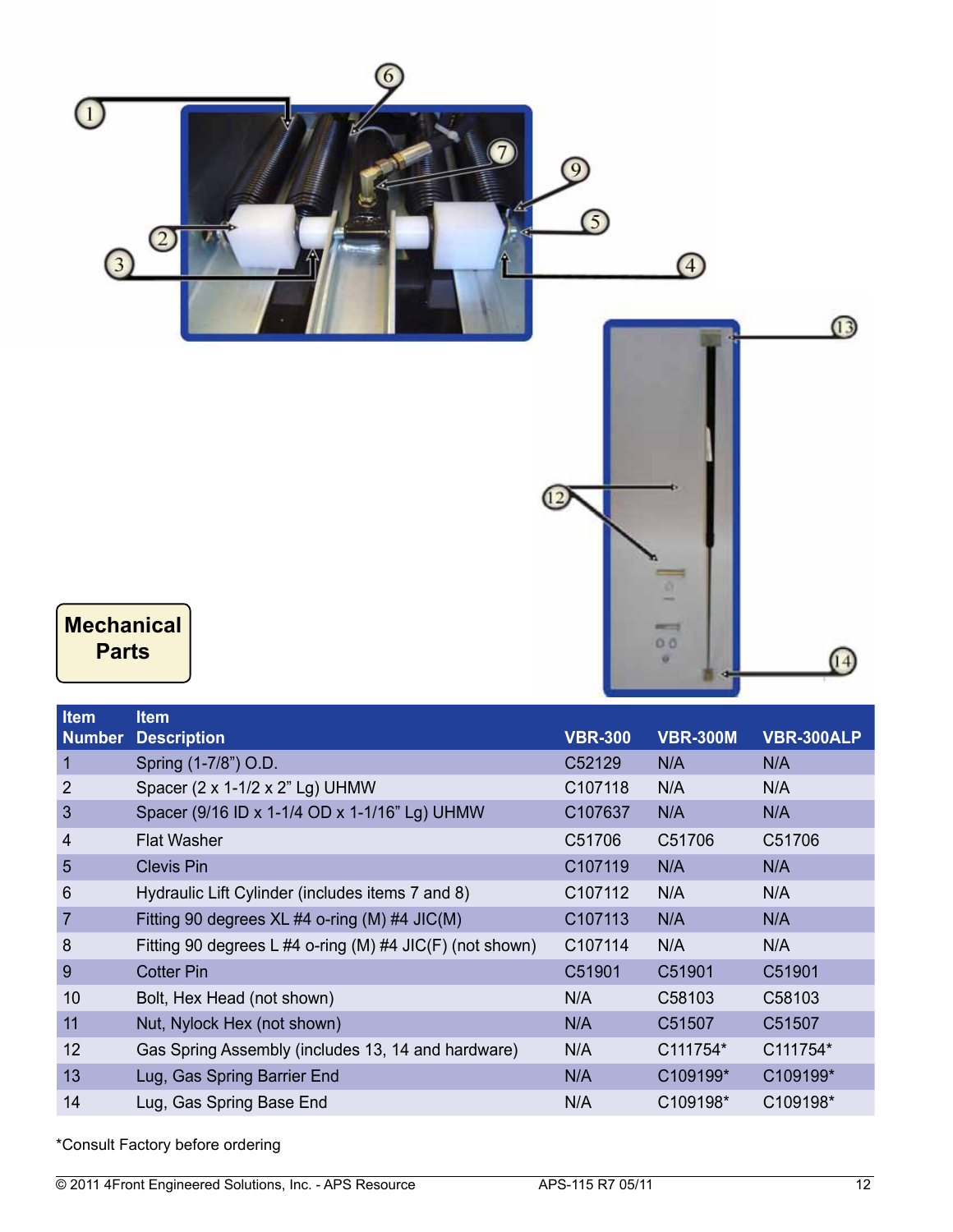

## **Power Unit Parts**

| Item            | <b>Item</b>                                        |                     |
|-----------------|----------------------------------------------------|---------------------|
|                 | <b>Number Description</b>                          | <b>VBR-300</b>      |
| $\overline{1}$  | <b>Hydraulic Power Unit</b>                        | C107127             |
| $\overline{2}$  | Fitting #4 o-ring (M) #4 JIC (M)                   | C107129             |
| $\overline{3}$  | Fitting #4 o-ring (M) #4 JIC (F)                   | C107130             |
| $\overline{4}$  | Hose, 244" long                                    | C <sub>107116</sub> |
| $5\overline{5}$ | Hose, 288" long                                    | C <sub>107115</sub> |
| 6               | Mounting Bracket, Hydraulic Power Unit (not shown) | C <sub>107131</sub> |
| $\overline{7}$  | Mounting Bracket Bolt (not shown)                  | C58108              |
| 8               | Mounting Bracket Lockwasher (not shown)            | C51833              |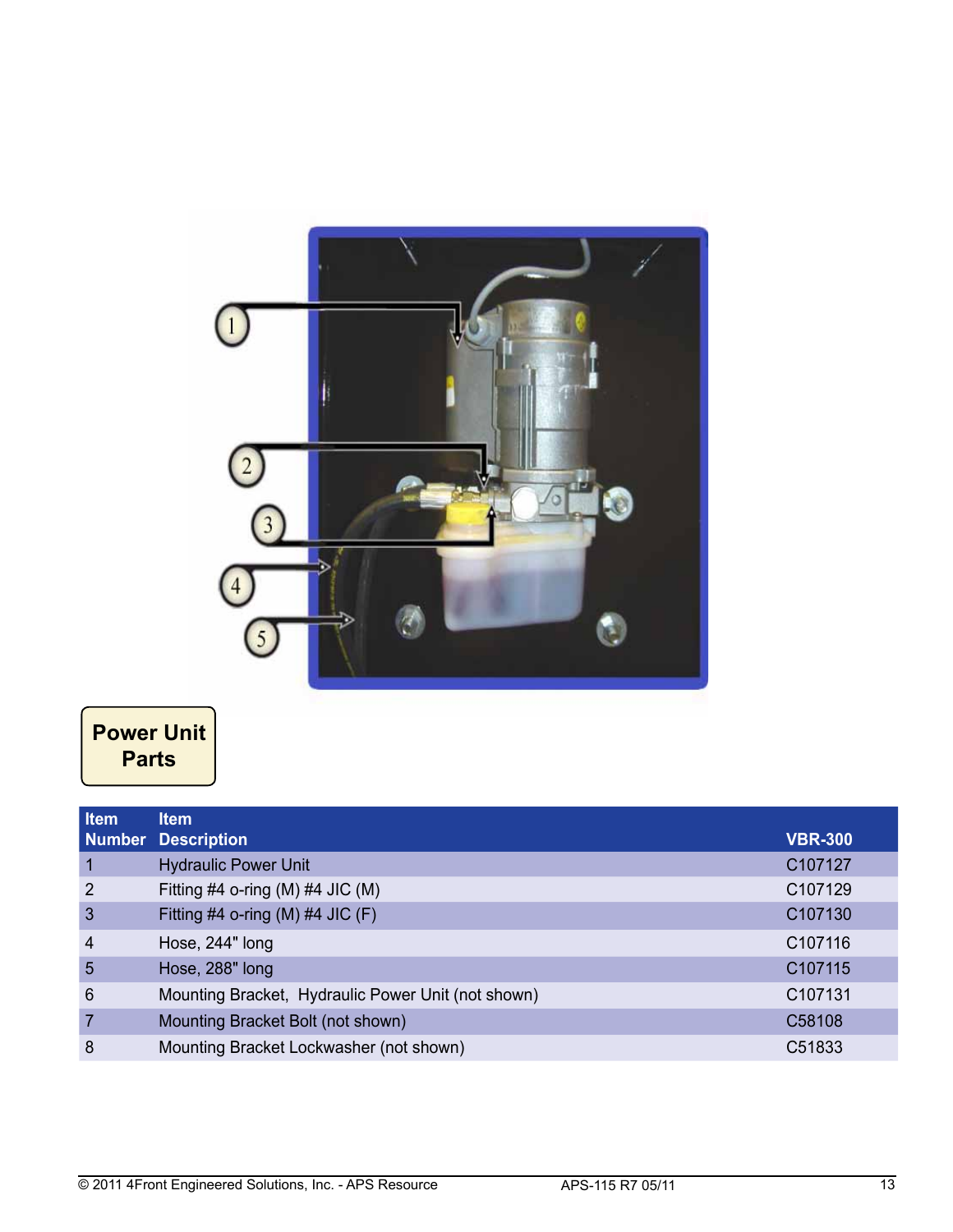



## **Control Box & Lights**

| <b>Item</b><br><b>Number</b> | <b>Item</b><br><b>Description</b>                              | <b>VBR-300</b> | VBR-<br>300M | <b>VBR-</b><br><b>300ALP</b> |
|------------------------------|----------------------------------------------------------------|----------------|--------------|------------------------------|
| $\mathbf{1}$                 | Inside Signal Light, Red Lens Only, Rectangular                | C57840         | N/A          | C57840                       |
| $\overline{2}$               | Inside Signal Light, Green Lens Only, Oval                     | C55812         | N/A          | C55812                       |
| 3                            | Horn, 12VDC                                                    | C57383         | N/A          | C57383                       |
| 4                            | Inside Signal Light, Red Assembly                              | C57803         | N/A          | C57803                       |
| 5                            | Inside Signal Light, Green Assembly                            | C55742         | N/A          | C55742                       |
| 6                            | Screw, Round Head (not shown)                                  | C18364         | N/A          | C18364                       |
| $\overline{7}$               | Incandescent Light Bulb 12v (not shown)                        | C57187         | N/A          | C57187                       |
| 8                            | Lamp Socket Assembly (not shown)                               | C57186         | N/A          | C57186                       |
| 9                            | Complete Assembly - LED, 12V                                   | AP1118         | N/A          | AP1118                       |
| 10                           | Sign, Narrow Caution Outside Regular Image (10-1/2" x 25-1/4") | C56112         | N/A          | C56112                       |
| 11                           | Sign, Narrow Caution Outside Reverse Image (10-1/2" x 25-1/4") | C56113         | N/A          | C56113                       |
| Also Available:              | Sign, Standard Caution Outside Regular Image (18" x 21")       | C56096         | N/A          | C56096                       |
| (not shown)                  | Sign, Standard Caution Outside Reverse Image (18" x 21")       | C56097         | N/A          | C56097                       |
|                              | Control Box - LED 12V Upgrade: Kit (2 Red, 2 Green)            | SE637145       | N/A          | SE637145                     |
|                              | Red, 2 Required                                                | SE637140       | N/A          | SE637140                     |
|                              | Green, 2 Required                                              | SE637142       | N/A          | SE637142                     |
|                              | Outside Light LED Upgrade Kit, 12-24V (1 Red, 1 Green)         | LED1224CK      | N/A          | LED1224CK                    |



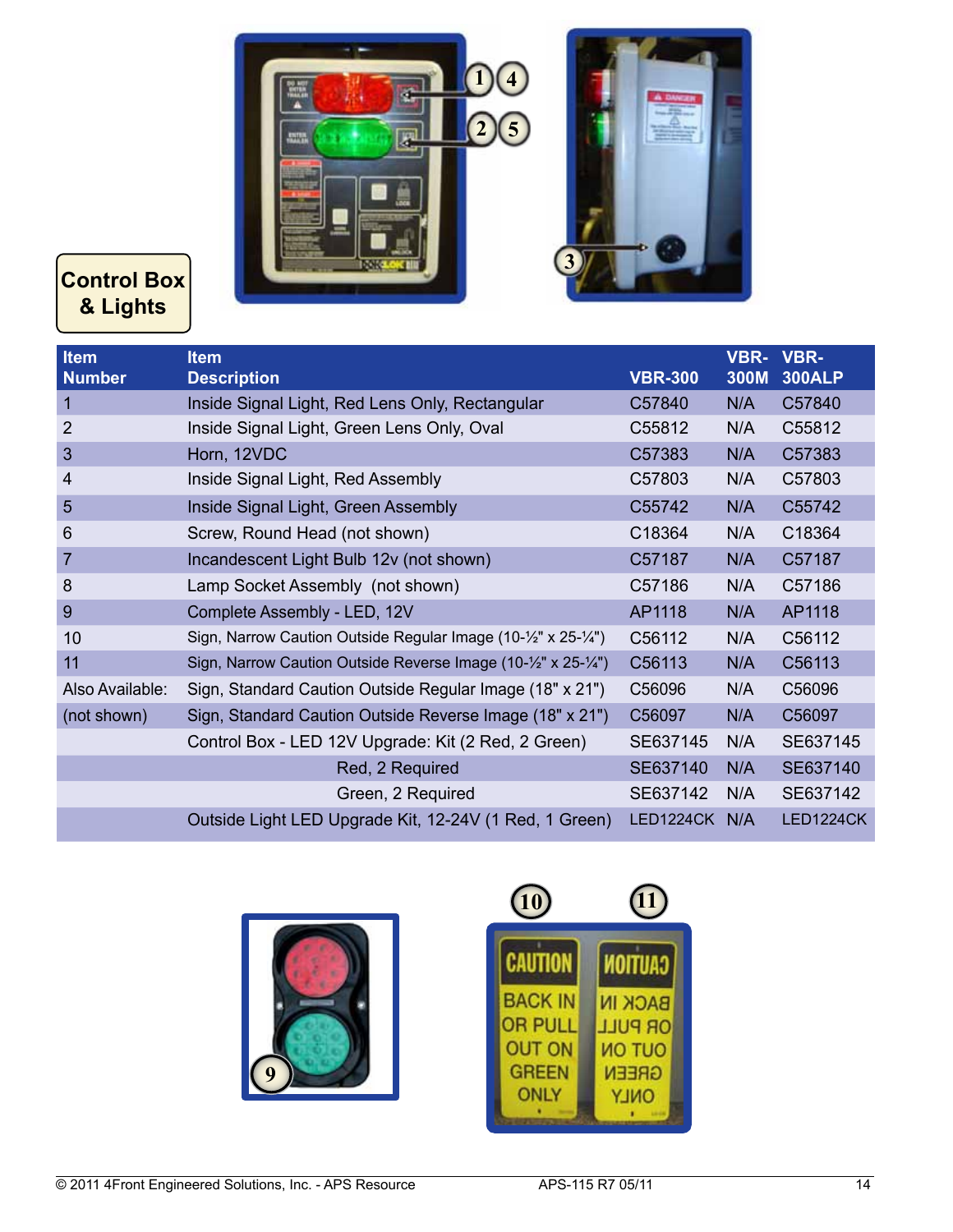#### REPLACEMENT PARTS FOR RITE-HITE® BRAND LEVELERS AND RESTRAINTS CALL APS RESOURCE FOR ADDITIONAL OFFERINGS!

| <b>P/N</b>          | <b>Item Description</b>                                            | <b>P/N</b>         | <b>Item Description</b>                        |
|---------------------|--------------------------------------------------------------------|--------------------|------------------------------------------------|
| AP0030              | W/S RH PVC STRIPS 84"                                              | C1558              | SAFETY LEG LINKAGE, MECH                       |
| AP0074              | <b>LIMIT SWITCH</b>                                                | C <sub>15755</sub> | <b>CAM ASSEMBLY</b>                            |
| AP0075              | <b>CONNECTOR 4 WAY PLASTIC BODY</b>                                | C15782             | <b>ROLLER WITH BEARING</b>                     |
| AP0079              | ROTOR CLIP SHR. RETAINING RING                                     | C16920             | ELBOW 7/16-20 STRAIGHT THREAD                  |
| AP0096              | <b>HOLDOWN CONVERSION</b>                                          | C17272             | VALVE, SOLENOID 4W2P H21/31                    |
|                     | KIT FOR COMPETITOR LEVELER                                         | C17273             | COIL, 120V W/HIRSCHMAN TAB H21/31              |
| AP0105              | SCREW MACHINE 6-32 X % SLOTD RND HEAD<br><b>SELF TAPPING SCREW</b> | C17687             | SWITCH, 25A 125-250 VAC                        |
| AP0107              | 12X14X1-1/2 HEX HEAD                                               | C17847             | WIRE HARNESS, CONTROL ASSY 66" LG, A4MR        |
| AP0197              | W/S RH ALUM EXTRUSN 84"                                            | C18205             | WIRE HARNESS, G3M                              |
| AP0237              | <b>SNUBBER SPRING</b>                                              | C18207             | <b>MOTOR, DRIVE G3M</b>                        |
| AP0238              | SNUBBER SPRING (LARGE)                                             | C18207A            | ASSEMBLY, LOW PROFILE GEAR MOTOR               |
| AP0332              | COTTER PIN 3/16" INCH X 2 1/4" INCH                                | C18207B            | ASSY, G3M LOW PROFILE GEAR MOTOR               |
| AP0875              | ADAPTOR, G3M TO G3                                                 | C18211             | LIMIT SWITCH, LS1, G3M                         |
| AP1063              | KIT, ROLLER CHAIN AND SPROCKETS                                    | C18212             | LIMIT SWITCH, LS2, G3M                         |
| AP1118              | COMPLETE ASSEMBLY - LED 12-24V                                     | C18221             | <b>KEY, GEARMOTOR</b>                          |
| AP1881              | LED BULB ASSEMBLY, RED LENS                                        | C18241             | CLEVIS BASE ASSY PIT FLOORV-3-1                |
| AP1882              | LED BULB ASSEMBLY, GREEN LENS                                      | C18277             | <b>OUTSIDE LIGHT BOX LOW PROFILE W/O COVER</b> |
| C06727              | <b>VELOCITY FUSE / IN-LINE</b>                                     | C18278             | COVER ASSEMBLY, LOW PROFILE                    |
| C06728              | <b>VELOCITY FUSE, HYDRAULIC CONVERSION KIT</b>                     | C18280             | <b>LIGHT ASSY LOW PROFILE</b>                  |
| C100363             | 45 ELBOW 7/16-20 STRAIGHT THREAD                                   | C18287             | <b>COVER ASSY LOW PROFILE</b>                  |
| C100375             | LIP CYLINDER LIP LUG                                               | C18344             | MAGNET, 1"                                     |
| C100376             | LIP CYLINDER BASE LUG                                              | C1883              | SLOPE EXTENSION, 1 PC (OLD STYLE)              |
| C102239             | <b>LIP CYLINDER</b>                                                | C1886              | HOOK, 10.5" REACH                              |
| C102247             | CYLINDER LIP PIN (ROD END)                                         | C18865             | ELBOW 9/16-18 ADJUSTABLE SAE ELBOW             |
| C102312             | CYLINDER LIP PIN (BASE END)                                        | C19091             | CONNECTOR ASSY, W/ GRIP & STAR RINGS           |
| C103101             | POWER UNIT, 115/230, 1PH                                           | C19125             | CHAIN #35 X 34 PITCHES LONG (G3M)              |
| C103163             | CONTROL BOX, 120/240/1 COMPLETE                                    | C1914              | PAWL, MDL 55                                   |
| C104002             | <b>HYDRAULIC HOSE 74 1/4"</b>                                      | C1954              | SPRING COVER, RH                               |
| C104003             | <b>HYDRAULIC HOSE 46"</b>                                          | C1955              | ROLLER TRACK PLATE                             |
| C105494             | <b>PIN</b>                                                         | C1957              | SPRING MOUNTING PLATE                          |
| C107112             | <b>HYDRAULIC LIFT CYLINDER</b>                                     | C1962              | <b>MOTOR COVER ASSEMBLY</b>                    |
| C107113             | FITTING, 90 DEGREES, L                                             | C1976              | <b>MOTOR COVER ASSEMBLY</b>                    |
| C107114             | FITTING, 90 DEGREES, XL                                            | C1987              | LIFTING CLEVIS ASSEMBLY                        |
| C107115             | HOSE, 228" LONG                                                    | C <sub>2013</sub>  | LIP KEEPER ASSEMBLY                            |
| C107116             | HOSE, 224" LONG                                                    | C3036              | RAMP CONTROL BRACKET                           |
| C107118             | <b>SPACER</b>                                                      | C3081              | HARDWARE KIT FOR REPLACEMENT FOR HYDRACH       |
| C107119             | <b>CLEVIS PIN</b>                                                  | C3085              | REPLACEMENT PARTS KIT FOR HYDRACHECK CON       |
| C107120             | SPRING, %" OD                                                      | C3094              | RAMP CNTRL CONVERSION KIT FOR RITE HITE        |
| C107121             | MAGNET, 3"                                                         | C3094-1            | KIT, HARDWARE FOR RAMP CONTROL CONVERSION      |
| C107122             | SENSING SWITCH ASSEMBLY                                            | C <sub>501</sub>   | RAMP CNTRL, LONG HANDLE & RATCHET              |
| C107127             | <b>HYDRAULIC POWER UNIT</b>                                        | $C501-1$           | RAMP CNTRL, RH, W/LONG HANDLE NO RATCHET       |
| C107129             | <b>FITTING</b>                                                     | C5015              | RATCHET BAR (FOR 8 FT BOARD), 8' RATCHET       |
| C <sub>107130</sub> | <b>FITTING</b>                                                     | C5016              | RATCHET BAR (FOR 6 FT BOARD)                   |
| C107131             | <b>MOUNTING BRACKET</b>                                            | C5017              | <b>LEVER ASSEMBLY</b>                          |
| C107637             | <b>SPACER</b>                                                      | C5019              | <b>RATCHET BAR</b>                             |
| C109130             | <b>SCREW</b>                                                       | C <sub>503</sub>   | RAMP CNTRL CY & RHA W/SHORT HANDLE & RATCHET   |
| C111751             | <b>CLEVIS PIN</b>                                                  | C503-1             | RAMP CNTRL RH SHORT HANDLE NO RATCHET          |
| C1506               | <b>SAFETY LEG</b>                                                  | C503-15            | RAMP CONTROL, W/ SHORT HANDLE, 8' RATCHET      |
| C1551               | <b>LIP ASSIST</b>                                                  | C503-16            | RAMP CONTROL, SHORT HANDLE, 6' RATCHET         |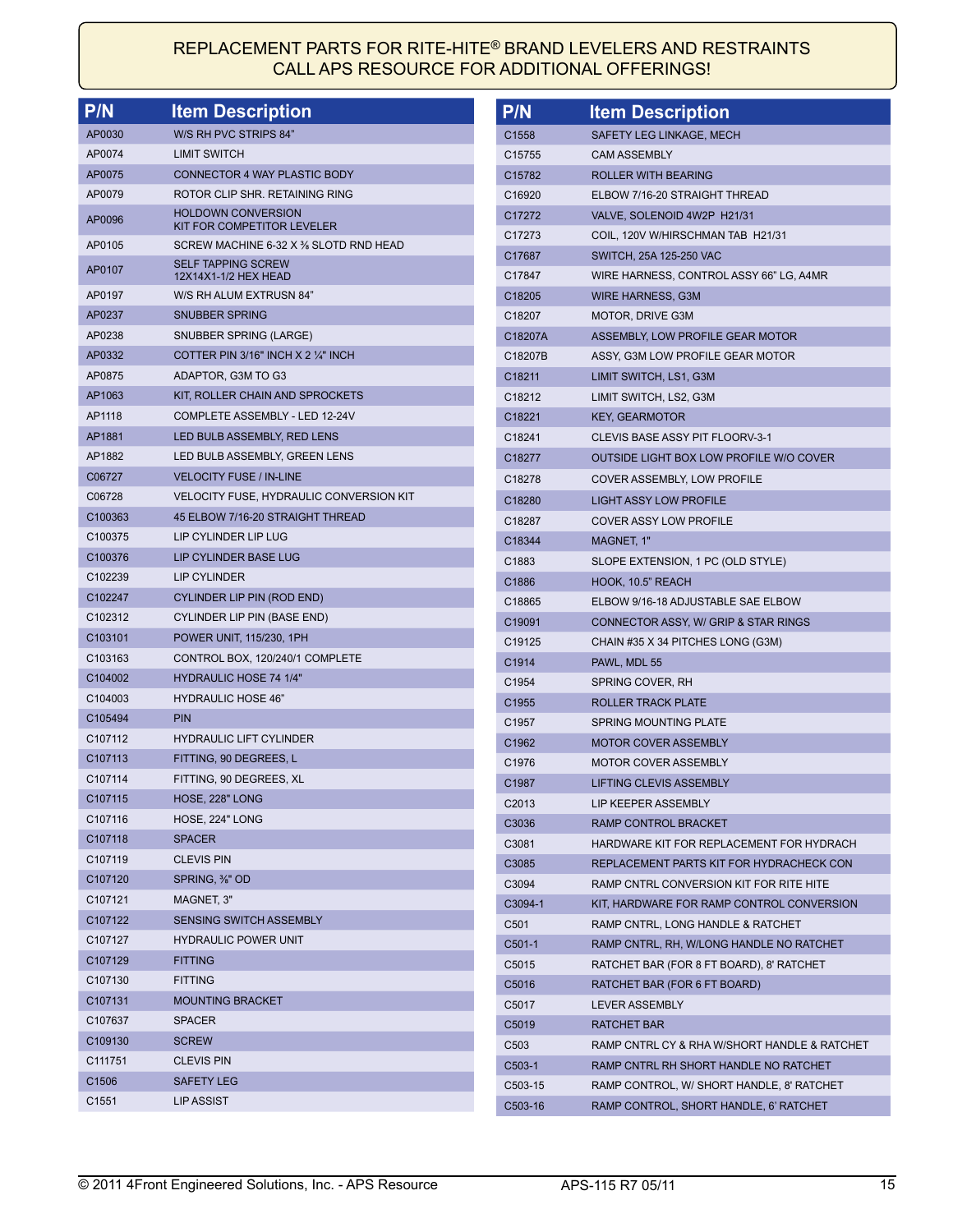## REPLACEMENT PARTS FOR RITE-HITE® BRAND LEVELERS AND RESTRAINTS CALL APS RESOURCE FOR ADDITIONAL OFFERINGS!

| P/N              | <b>Item Description</b>                                | P/N                | <b>Item Description</b>                     |
|------------------|--------------------------------------------------------|--------------------|---------------------------------------------|
| C503-19          | RAMP CONTROL, SHORT HANDLE, 10' RATCHET                | C52704             | <b>CAM ROLLER</b>                           |
| C50312           | LIP ASSIST ANCHOR                                      | C52713             | CAM ROLLER WITH BEARINGS                    |
| C <sub>504</sub> | RAMP CNTRL W/ SHORT HANDLE & 8' RATCHET                | C52820             | <b>ROLL PIN</b>                             |
| $C504-1$         | RAMP CNTRL W/ SHORT HANDLE, NO RATCHET                 | C53150             | <b>ANCHOR BOLT</b>                          |
| C <sub>505</sub> | RAMP CONTROL                                           | C53200             | LAYNARD CHAIN, 76 $\frac{1}{2}$ "           |
| C <sub>506</sub> | <b>RAMP CONTROL</b>                                    | C53201             | LANYARD CHAIN, 96"                          |
| C50667           | RAMP CONTROL HOLDOWN LUGS                              | C53202             | CHAIN, SAFETY LEG PULL ASSY                 |
| C50670           | <b>LUG</b>                                             | C53207             | LAYNARD CHAIN 50" LONG                      |
| C51102           | S-HOOK, 14" WIRE                                       | C53432             | <b>CAM, LIMIT SWITCH</b>                    |
| C51137           | SHACKLE, %"                                            | C54818             | KEY HOOK                                    |
| C51147           | <b>HYDRACHECK</b>                                      | C54847             | <b>RETAINER FOR TOP SPRING</b>              |
| C51507           | NUT, HEX NYLOCK                                        | C54849             | SPRING COVER LH                             |
| C51556           | <b>CAGE NUT (/16")</b>                                 | C54857             | <b>RETAINER TOP SPRING</b>                  |
| C51627           | <b>HEX HEAD CAP SCREW</b>                              | C54864             | <b>KEY, SPROCKET &amp; CAM</b>              |
| C51636           | BOLT, 1/4"-20NC X 1-1/2" SOC HD.                       | C549               | RAMP CONTROL, RITE HITE, W/LONG HANDLE A    |
| C51706           | WASHER, FLAT                                           | C549-19            | RAMP CONTROL, RITE HITE, W/LONG HANDLE A    |
| C51730           | WASHER, 1"                                             | C54987             | SHAFT, HOOK                                 |
| C51833           | LOCKWASHER, %"                                         | C55024             | <b>BREATHER CAP</b>                         |
| C51901           | <b>COTTER PIN</b>                                      | C55267             | ELBOW 9/16-20 STRAIGHT THREAD               |
| C51907           | COTTER PIN $\frac{3}{16}$ X 2 $\frac{1}{2}$            | C55502             | LIMIT SWITCH, ARDT                          |
| C52010           | SPRING, COMPRESSION                                    | C55627             | <b>TWIST LINK MACHINE CHAIN</b>             |
| C52014           | SPRING, LIP                                            | C <sub>55723</sub> | SWITCH ARM ONLY (LIMIT SWITCH NOT INCLUDED) |
| C52019           | SPRING, PAWL                                           | C55733             | <b>FLASHER, SOLID STATE</b>                 |
| C52100           | SPRING, EXTENSION MAIN                                 | C55741             | LIGHT, INSIDE                               |
| C52101           | SPRING, EXTENSION, MAIN, 44 COILS                      | C55742             | LIGHT, INSIDE GREEN, OVAL ASSY.             |
| C52106           | <b>SPRING</b>                                          | C55753             | ALARM HORN, 12V                             |
| C52108           | SPRING, EXTENSION, 17.75" @ 24#/IN                     | C55760             | <b>BRIDGE RECTIFIER</b>                     |
| C52109           | SPRING, EXTENSION, BUMPER RETURN 21-%"                 | C55768             | <b>BULB, INSIDE LIGHT</b>                   |
| C52110           | SPRING, EXTENSION                                      | C55784             | FUSE, 3 AMP                                 |
| C52111           | <b>HOLD DOWN SPRING</b>                                | C55790             | <b>DUAL TIMER</b>                           |
| C52114           | SPRING, EXTENSION                                      | C55811             | LENS ONLY, OVAL RED INSIDE                  |
| C52117           | SPRING, TRUCK RESTRAINT, BOOSTER                       | C55812             | LENS ONLY, OVAL GREEN INSIDE                |
| C52119           | SPRING, LEVER TENSION                                  | C55819             | <b>SWITCH LS1</b>                           |
| C52120           | SPRING, EXTENSION, LARGE, 24.5"                        | C55820             | <b>SWITCH LS1</b>                           |
| C52129           | <b>SPRING</b>                                          | C55846             | CIRCUIT BREAKER, 2.5 AMP                    |
| C52311           | <b>BEARING, NEEDLE</b>                                 | C55851             | <b>LIGHT BULB</b>                           |
| C52312           | <b>BEARING, NEEDLE</b>                                 | C55866             | <b>CORD GRIP</b>                            |
| C52500           | PIN, CLEVIS 3/4"DIA X 3-3/4" LONG                      | C55924             | <b>PLUG RETAINER</b>                        |
| C52523           | CLEVIS PIN, ADL-400                                    | C56036             | SPRING, EXTENSION                           |
| C52525           | <b>CLEVIS PIN</b>                                      | C56095             | SIGN, INSIDE CAUTION "ENTER ON GREEN ONLY"  |
| C52604           | $PIN, \frac{3}{4}$                                     | C56096             | SIGN, STANDARD OUTSIDE CAUTION, REGULAR     |
| C52610           | CLEVIS PIN, $\frac{1}{2}$ X 2-%" (HOLDOWN)             | C56097             | SIGN, STANDARD OUTSIDE CAUTION, REVERSE     |
| C52627           | <b>FRONT MOUNT PIN</b>                                 | C56112             | SIGN, OPT NARROW OUTSIDE CAUTION, REGULAR   |
| C52630           | RAMP HINGE PIN. 1" X 3-%"                              | C56113             | SIGN, OPT NARROW OUTSIDE CAUTION, REVERSE   |
| C52638           | SHEAR PIN, $\frac{3}{8}$ " DIA x 4- $\frac{1}{4}$ " LG | C56117             | SPROCKET ZP 10-TOOTH W/ KEY                 |
| C52644           | CLEVIS PIN 1" DIA X 3 1/2" LONG                        | C56118             | KEY, GEAR MOTOR                             |
| C52649           | CLEVIS PIN 1" DIA X 6 1/4" LONG                        | C56141             | COVER ONLY W/ VISORS OUTSIDE LIGHT BOX      |
| C52656           | PIVOT PIN, SLOPE EXTENSION                             | C56142             | <b>CLIP LIGHT HOLDOWN</b>                   |
| C52673           | <b>PIN</b>                                             | C56150             | SPROCKET, HOOK SHAFT                        |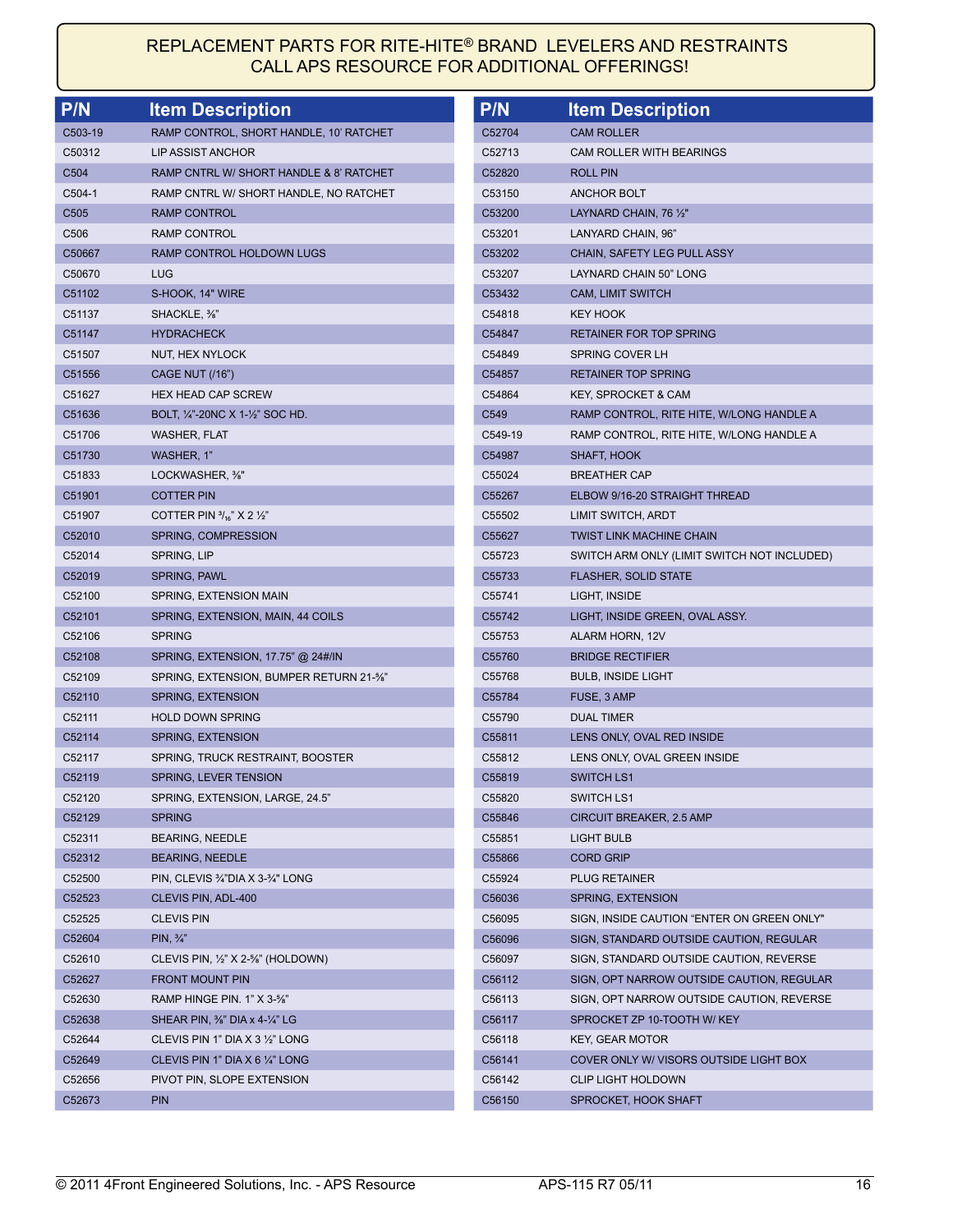#### REPLACEMENT PARTS FOR RITE-HITE® BRAND LEVELERS AND RESTRAINTS CALL APS RESOURCE FOR ADDITIONAL OFFERINGS!

| P/N      | <b>Item Description</b>                  | P/N           | <b>Item Description</b>                         |
|----------|------------------------------------------|---------------|-------------------------------------------------|
| C56151C  | PLUG & CABLE ASSY MALE                   | C6082         | <b>CARRIAGE ROLLERS</b>                         |
| C56151E  | CHAIN, 17" DRIVE #35 % PITCH W/ MASTR L  | C6085         | <b>SHAFT BEARING</b>                            |
| C56175   | <b>DRIVE CHAIN</b>                       | C65609        | <b>CIRCUIT BREAKER, 5 AMP</b>                   |
| C56522   | CHAIN, DRIVE #35 % PITCH W/MASTER LINK   | C65887        | <b>PUSH BUTTON</b>                              |
| C56540   | <b>CAGE NUT</b>                          | C65889        | <b>MOUNTING LATCH</b>                           |
| C56775   | <b>RETAINER RING</b>                     | C65896        | CONTACT, N/C                                    |
| C57020   | PUSHBUTTON W/CONTACT BLOCK               | C65897        | KEY, REPLACEMENT FOR A C65898 SWITCH            |
| C57087   | <b>KEY SWITCH ASSEMBLY</b>               | C65899        | <b>KEY SWITCH - 2 POSITION</b>                  |
| C57087-1 | KEY, REPLACEMENT FOR A C57087 KEY SWITCH | C65911        | <b>CONTACTOR</b>                                |
| C57099   | LIGHT BOX OUTSIDE WITHOUT COVER          | C65912        | <b>RELAY</b>                                    |
| C57128   | LIGHT ASSY., RED 4" OUTSIDE              | C6625         | FUSE, VELOCITY, 6 GPM                           |
| C57129   | LIGHT ASSY., GREEN 4" OUTSIDE            | C6696         | <b>RAMP CYLINDER</b>                            |
| C57184   | <b>LAMP HOUSING RED</b>                  | C68058        | <b>MOTOR MOUNT</b>                              |
| C57185   | <b>LAMP HOUSING GREEN</b>                | C68242        | PLATE MOVABLE                                   |
| C57186   | LAMP SOCKET ASSY.                        | C68245        | <b>FORMED ANGLE</b>                             |
| C57187   | <b>BULB, LIGHT</b>                       | C68247        | PLATE BASE 8"                                   |
| C57189   | FUSE, 5 AMP                              | C68248        | <b>PLATE BASE 11"</b>                           |
| C57327   | <b>TRANSFORMER</b>                       | C68249        | PLATE BASE 14"                                  |
| C57349   | <b>TRANSFORMER, UL</b>                   | C7104         | WIRE HARNESS, 54" (OLD STYLE)                   |
| C57350   | <b>CIRCUIT BREAKER, 3 AMP</b>            | C7210         | LIGHT BOX OUTSIDE COMPLETE W/COVER              |
| C57368   | <b>LIMT SWITCH LS1</b>                   | C8016         | ASSY, SPRING & CABLE - (32" long)               |
| C57369   | LIMIT SWITCH, LS2                        | C8018         | ASSY, SPRING & CABLE - 8 FT LEVELER, 34" LONG   |
| C57383   | <b>ALARM HORN</b>                        | C8019         | ASSY, SPRING & CABLE - 6 FT LEVELER, 29" LONG   |
| C57428   | <b>FUSE</b>                              | C8020         | ASSY, SPRING & CABLE - 10 FT LEVELER, 36½" LONG |
| C57803   | LIGHT ASSY, RED-RECTANGULAR              | C8022         | <b>CHAIN RELIEF ASSY KIT</b>                    |
| C57840   | LENS, RED-RECTANGULAR                    | C8026         | SNUBBING CABLE ASSEMBLY, ADJUSTABLE             |
| C58018   | MOUNTING BOLT FOR SPRING COVER           | C8306         | MOTOR, DRIVE (INCLUDES SPROCKET & CHAIN)        |
| C58078   | SCREW, SOCKET HEAD CAP, 1/4-20 X 3/4     | C8307         | WIRE HARNESS -68" 9-WIRE (LDL)                  |
| C58103   | <b>BOLT, HEX NYLOCK</b>                  | C8307-180     | <b>WIRE HARNESS 180" LONG</b>                   |
| C58108   | <b>BOLT</b>                              | C8307-240     | WIRE HARNESS 9-WIRE 20 FT LONG                  |
| C58814   | <b>NUT</b>                               | C8307-84      | WIRE HARNESS - 84" 9- WIRE (LDL)                |
| C6034    | SPRING ADJUSTING ROD, 4 HOLE PADDLE      | C8315         | WIRE HARNESS - 68" 7-WIRE (SDL)                 |
| C6056    | SPRING ADJUSTING ROD, 3 HOLE PADDLE      | <b>CRH504</b> | RAMP CONTROL W/ SHORT HANDLE 6' RATCHET         |
| C6059    | SPRING ADJUSTING ROD, 2 HOLE PADDLE      | <b>CRH505</b> | RAMP CONTROL W/ SHORT HANDLE 8' RATCHET         |
| C6079    | CARRIAGE ROLLER, NEEDLE BEARING TYPE     | <b>CRH506</b> | RAMP CONTROL W/ SHORT HANDLE 10' RATCHET        |

#### **APS Resource Warranty**

APS Resource warrants that, except as noted below, any part or product sold by it will be free from defects in material and workmanship for a period of one year from the date of initial shipment by APS Resource. This warranty covers only the particular part or product supplied by APS Resource and does not extend to any other component or equipment. This warranty does not apply to signal or control light bulbs. Parts requiring replacement due to vehicle impact, abuse, or improper installation or operation of equipment are not covered by this warranty. APS Resource's sole liability in connection with the sale of its parts and products is limited to the replacement of the particular defective part or product supplied by APS Resource.

Except as set forth above APS Resource makes no warranty, express or implied, with respect to any parts or products, and APS Resource disclaims any implied warranties, including those of merchantability or fitness for any purpose. In no event shall APS Resource be liable for any incidental, consequential or special damages of any kind.

APS RESOURCE DISCLAIMS ALL WARRANTIES AND LIABILITIES, whether express or implied, arising out of the use of any PARTS in a manner inconsistent with the installation, operation, service and/or maintenance instructions and all warnings provided by the Original Equipment Manufacturer (OEM). Purchasers should refer to the applicable OEM written materials when selecting, purchasing, installing, maintaining, or servicing PARTS. APS RESOURCE has not independently reviewed any OEM written materials for completeness or accuracy and DISCLAIMS ANY RESPONSIBILITY OR LIABILITY arising out of any errors and/or omissions in such materials. In selling PARTS, APS RESOURCE is not attempting to modify and DISCLAIMS ANY RESPONSIBILITY OR LIABILITY for any modification to and/or any updating of the original equipment and all of its components.